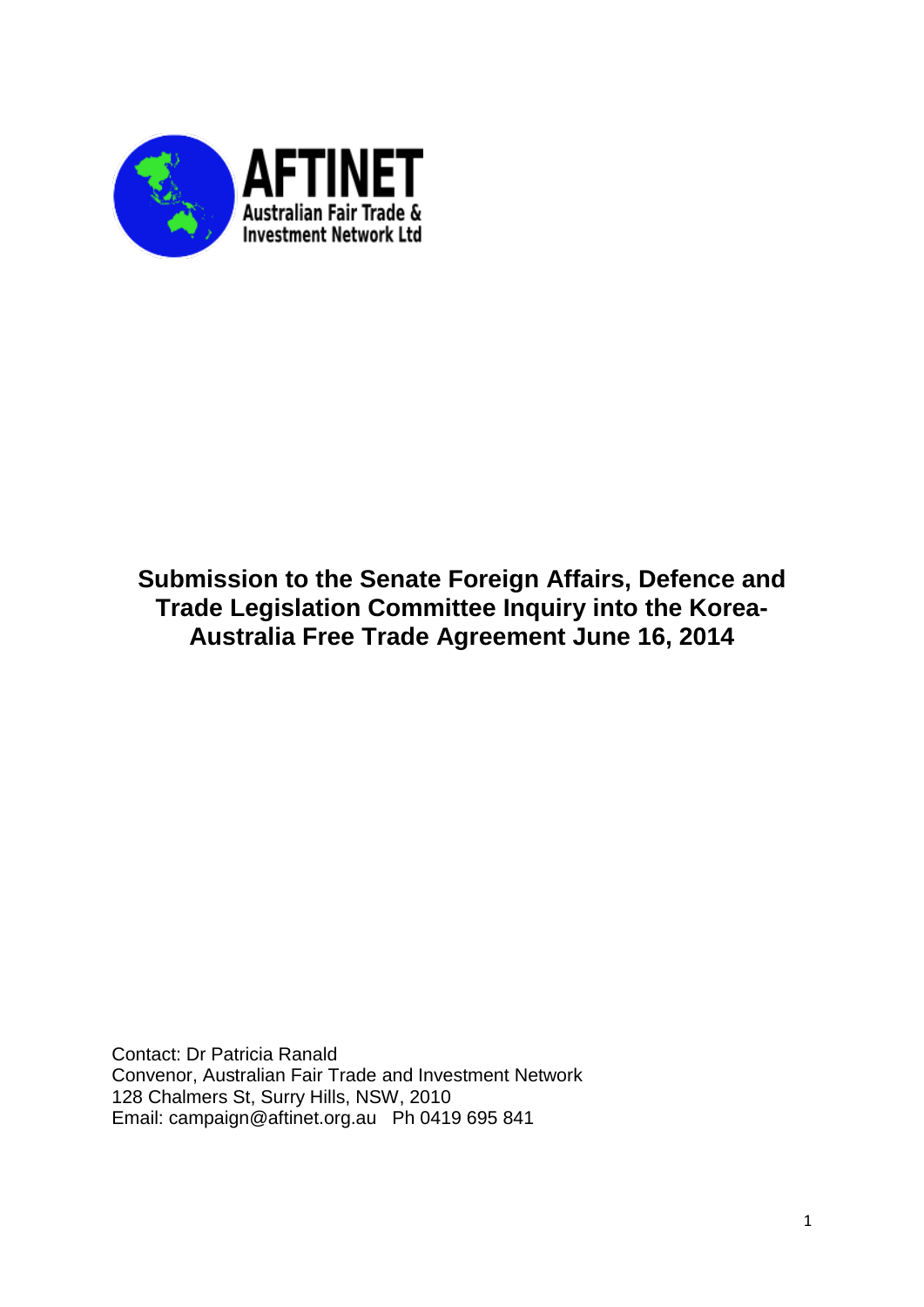# **Contents**

| <b>Introduction and summary</b>                   | $\mathbf{3}$ |
|---------------------------------------------------|--------------|
| <b>ISDS</b>                                       | 6            |
| Copyright                                         | 14           |
| <b>Labour rights</b>                              | 14           |
| <b>Environmental Standards</b>                    | 15           |
| <b>Temporary movement of people</b>               | 16           |
| <b>CIE Study</b>                                  | 17           |
| <b>National Interest Assessment</b>               | 17           |
| <b>Appendix 1: Tobacco companies' use of ISDS</b> | 20           |
| <b>References</b>                                 | 24           |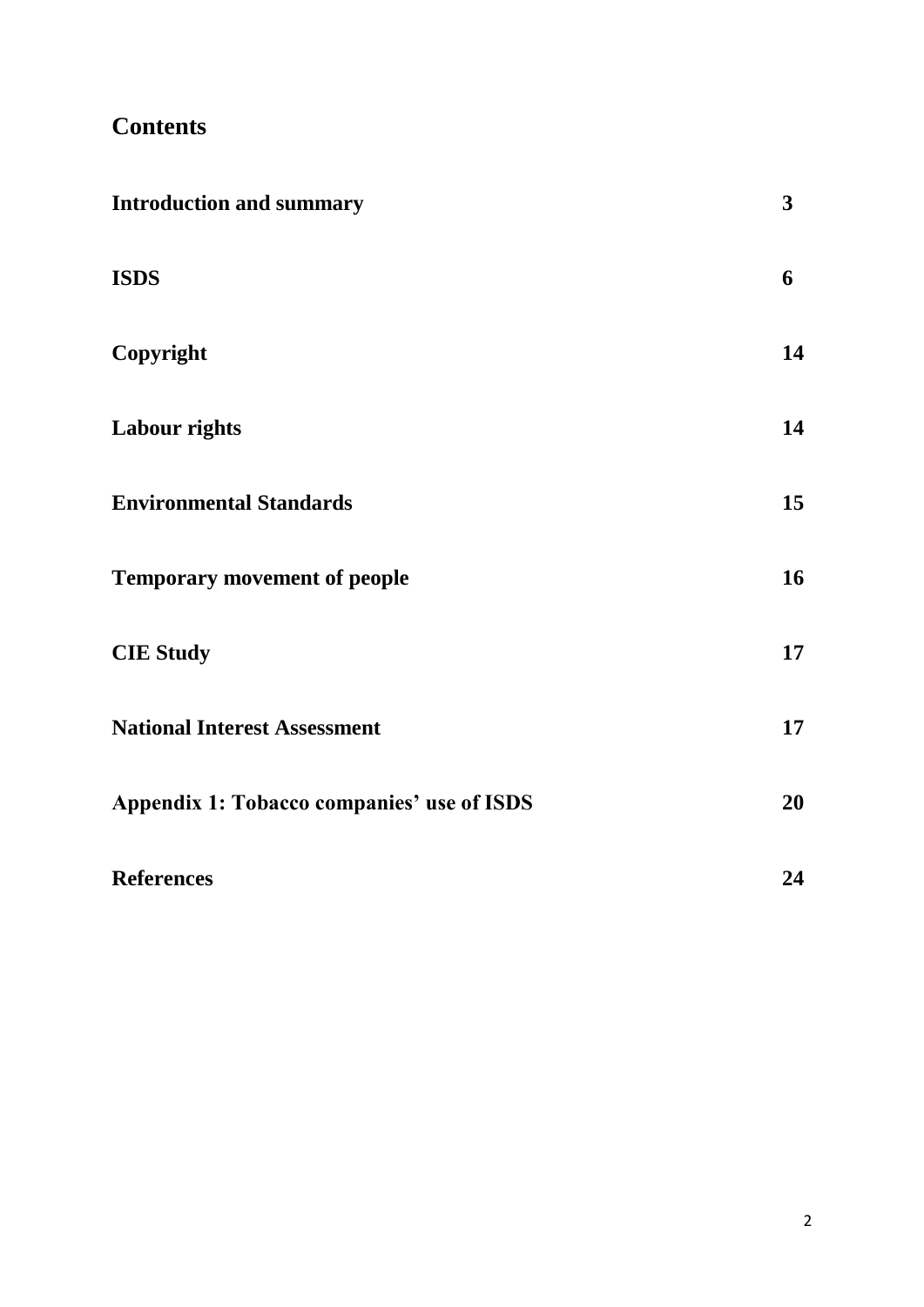# **Introduction**

The Australian Fair Trade and Investment Network (AFTINET) welcomes the opportunity to make a submission to the Senate Foreign Affairs, Defence and Trade Legislation Committee Inquiry into the Korea Free Trade Agreement (KAFTA).

AFTINET is a network of 60 community organisations which advocates for fair trade based on human rights, labour rights and environmental sustainability.

The terms of reference of the Inquiry are:

- 1. That the proposed Korea-Australia Free Trade Agreement be referred to the Foreign Affairs, Defence and Trade References Committee for inquiry and report, with particular reference to the impact of the agreement on Australia's economy and trade, investment, social, cultural and environmental policies.
- 2. That in conducting the inquiry the committee shall:
- a. review the agreement to ensure it is in Australia's national interest, and
- b. have regard to the report of the Joint Standing Committee on Treaties on the proposed agreement.

This submission deals with the following aspects of the KAFTA

- the impact of the inclusion of investor rights to sue governments over domestic legislation (investor state dispute settlement provisions or ISDS) and why claimed "safeguards" will not work
- copyright provisions which require changes to Australian law, including nullification of a High Court decision
- the lack of enforceable labour rights and environmental standards
- the impact of movement of people provisions
- the employment impact in Australia of tariff changes
- the claims of economic benefits from the CIE econometric study
- the limited nature of the National Interest Analysis

### **Summary**

#### **Investor Rights to sue Governments (ISDS)**

All trade agreements have government-to-government dispute processes to deal with situations in which one government alleges that another government is taking actions which are contrary to the rules of the agreement. ISDS gives additional special rights to foreign investors to sue governments for damages in an international tribunal if they can claim that domestic legislation has 'harmed' their investment. ISDS has developed as an international system of investment law based on principles which do not exist in most domestic legal systems, and are not available to domestic investors. ISDS also lacks the basic protections of domestic legal systems. There is no independent judiciary, since arbitrators can also be advocates. The proceedings are not public, and there is no system of precedents or appeals, so decisions can be inconsistent. Legal costs range between \$8 million and \$30 million per case, and damages against governments have ranged up to \$1.8 billion. There have been examples of the threat of ISDS exerting a "freezing" effect on governments, preventing them from enacting public interest legislation regulation of tobacco advertising.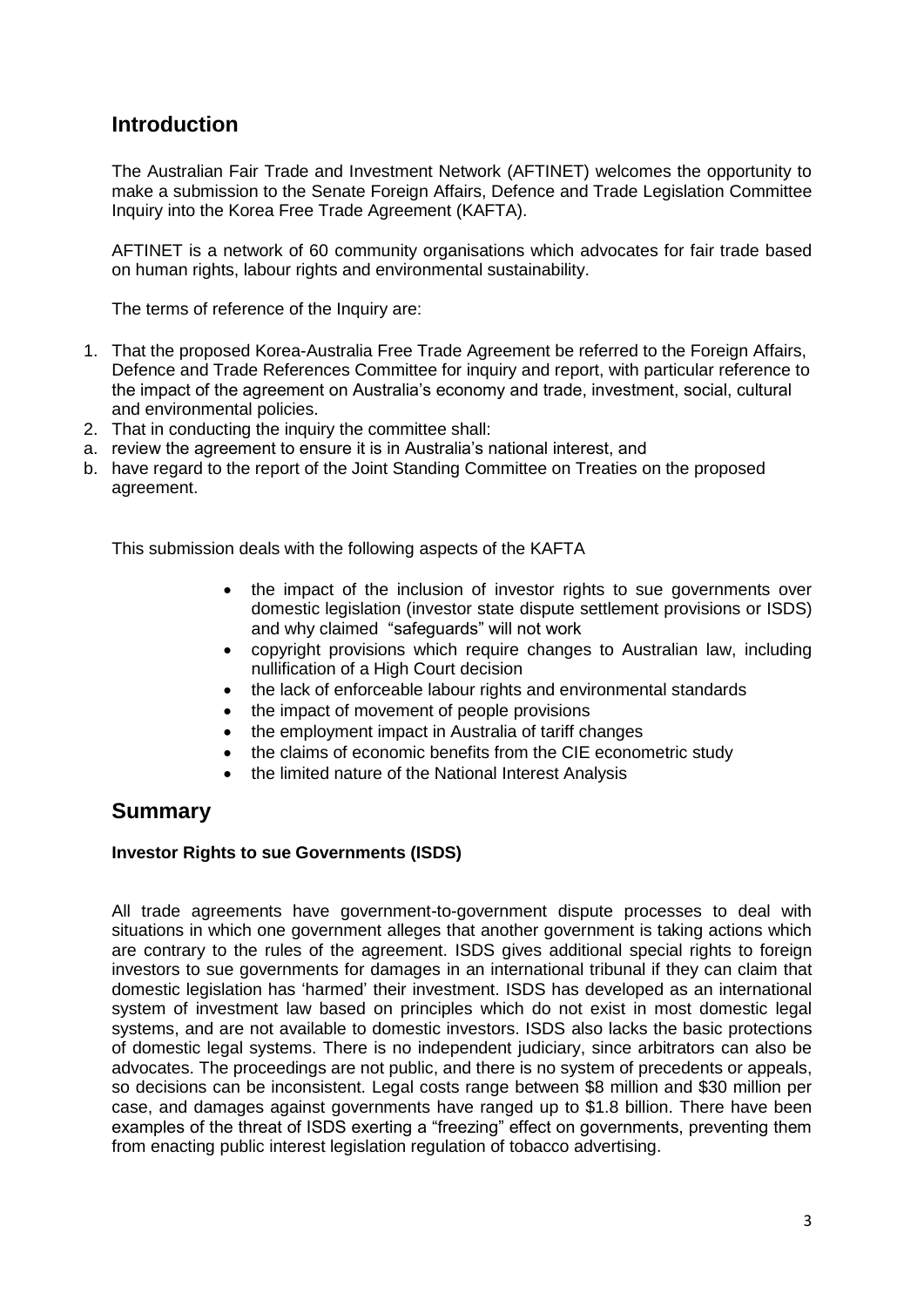Popular resistance, critical literature and resistance from governments to ISDS has grown over the last decade as transnational investors have lodged and won more cases and been awarded huge damages over health and environmental legislation. There is widespread public concern about the tobacco companies' use of ISDS to undermine national public health measures to regulate tobacco advertising. Governments in significant economies in Europe, South America, Africa, the Indian sub-continent and Asia have reviewed and/or renounced ISDS on the grounds that it undermines legitimate democratic legislation. The Howard Government did not include ISDS in the Australia-US FTA in 2004. The Productivity Commission rejected it in 2010.

Claimed "safeguard" proposals in more recent versions of ISDS and in the KAFTA have not prevented governments from being sued over environmental legislation, including regulation of mining projects. Korean companies are significant investors in the Australian coal and gas mining industries. Rural communities have successfully campaigned for improved state government environmental regulation of coal seam gas mining and more such regulation may be required in future. The inclusion of ISDS in KAFTA means that state governments may be sued, or threatened with legal action from Korean investors over future environmental regulation.

The Australian government should not include ISDS in KAFTA or any other trade or investment agreements.

# **Copyright Law**

The National Impact Assessment shows that the KAFTA implementing legislation will require changes to the *Copyright Act 1968* which will provide a legal incentive for online service providers to cooperate with copyright owners in preventing infringement of copyright by their subscribers. This will nullify the High Court's decision in *Roadshow Films Pty Ltd v iiNet Ltd,*  which found that ISPs are not liable for authorising the infringements of subscribers.

The introduction of legislation to nullify a High Court decision which would have the effect of greatly strengthening copyright law in favour of copyright holders is an issue of great public interest, not only to Internet service providers as an industry sector, but also to consumers. Such a proposal should be fully debated and rigorously scrutinised by the democratic parliamentary process, not presented as a done deal in legislation to implement a trade agreement.

# **Labour Rights**

Trade agreements should include commitments by governments to implement agreed international labour rights which should be enforced by the government-to-government disputes process of the agreement. The KAFTA labour chapter has relatively low standards and weak commitments, and they are not enforceable through the government-togovernment dispute process which applies to other chapters in the agreement. It is not acceptable for preferential trade access to be given to Korean products without enforceable guarantees that there will be no unfair advantage through the violation of labour rights.

# **Environmental Standards**

Trade agreements should include commitments by governments to implement agreed international environmental standards which should be enforced by the government-togovernment disputes process of the agreement. The KAFTA environment chapter has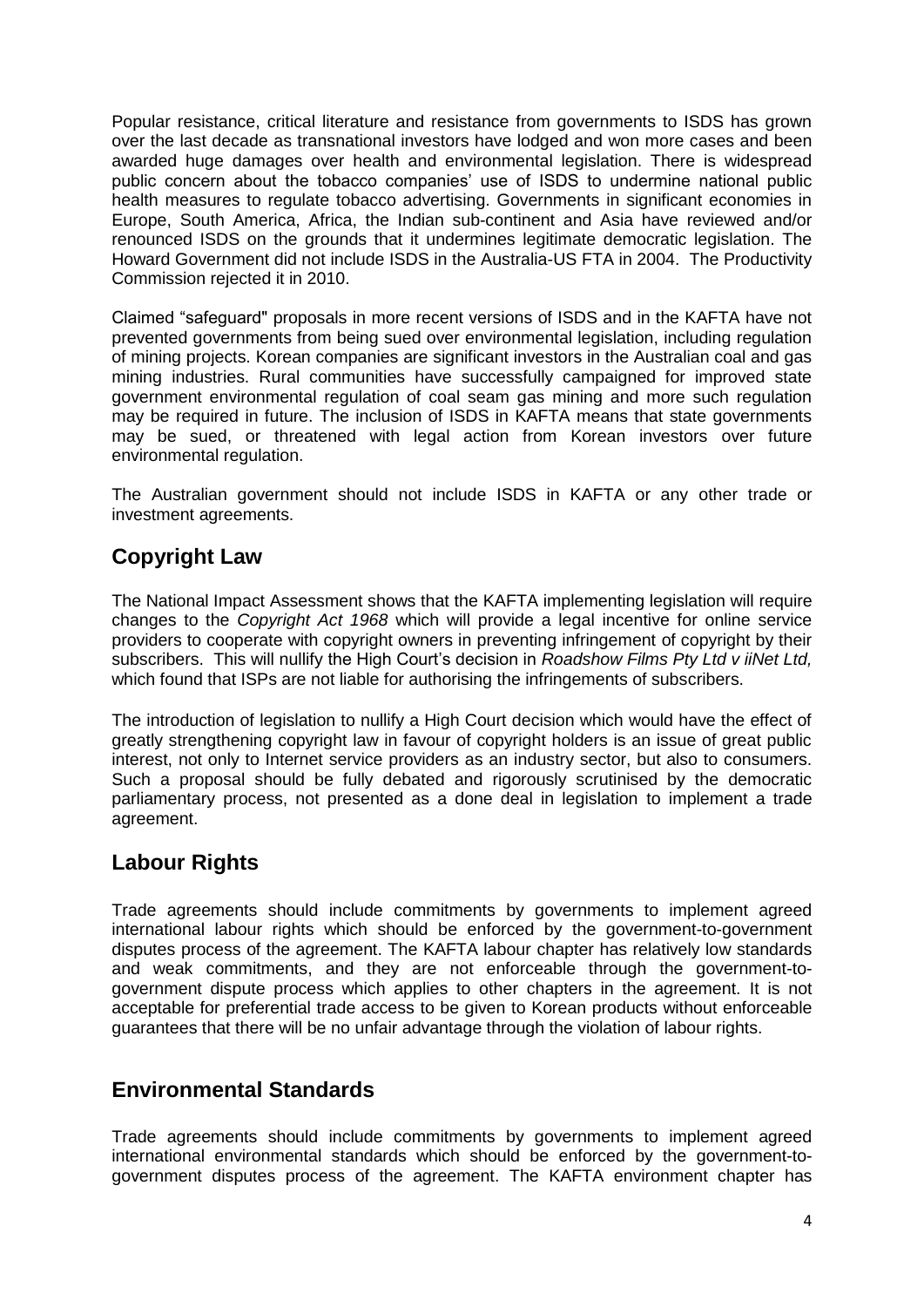relatively low standards and weak commitments, and they are not enforceable through the government-to-government dispute process which applies to other chapters in the agreement. It is not acceptable for preferential trade access to be given to Korean products without enforceable quarantees that that there will be no unfair advantage through the violation of environmental standards.

### **Temporary movement of people**

The Australian government has not required in KAFTA that there will be labour market testing for any categories of temporary workers from Korea in Australia.

This means that Korean temporary contractors will be able to work in Australia without local labour market testing to see if there are available local employees. This could contribute to local unemployment. In contrast, Korea's commitments on temporary movement of people retain the right for labour market testing for entry of some categories of temporary workers.

## **Economic modelling underestimates unemployment impacts**

The CIE report uses general equilibrium models which are based on assumptions which the Productivity Commission has concluded generally overestimate the economic gains from trade liberalisation and underestimate the losses, including unemployment. The overall predicted increase in GDP after 15 years is extremely small, with an increase of \$650 million or 0.04% in 2030.

The modelling assumes away the impacts on the vehicle industry of the implementation of zero tariffs from 2015, two years before the predicted closure of the industry, which will accelerate job losses and allow less time for retaining and other transition programmes. Even with these favourable assumptions, the economic modelling predicts employment losses in textiles, clothing and footwear, wood and paper products, chemicals, rubber and plastics, metal products, motor vehicles, transport equipment, electronic equipment, and other machinery and equipment and manufacturing.

### **National Interest Assessment counts only estimated gains, not losses**

The National Interest Assessment does not weigh the estimated very small gain of 0.04% in GDP after 15 years against any of the losses which will be experienced as a result of the agreement, either in employment losses or in other losses. These include possible regulatory risks and costs to government arising from ISDS, possible unfair competition from goods produced without enforceable labour rights for workers and without enforceable environmental standards, increased costs to business and consumers resulting from copyright changes, and losses to government revenue. Overall, these losses mean that the KAFTA is not in Australia's national interest.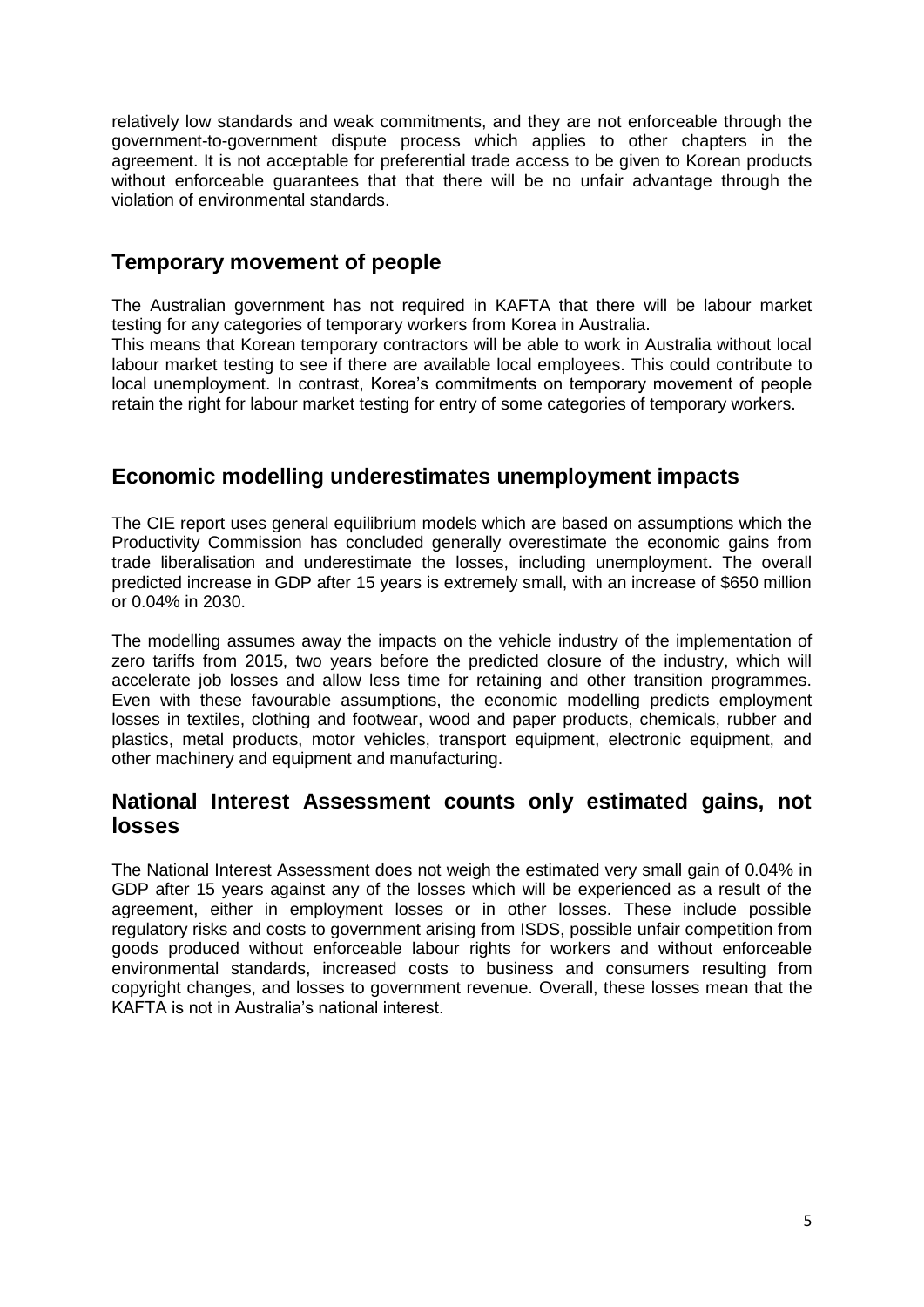## **1. Why ISDS should not be included in the Korea Australia free trade agreement and why claimed "safeguards" will not work**

#### **Brief history of ISDS and concerns about the growth in numbers of cases**

Investment protection provisions in trade and investment agreements were originally intended to protect property and assets from nationalisation or expropriation by governments in former colonies after they achieved independence. However the development of ISDS has expanded in scope to protect the investor not only from nationalisation, but from the risk of a range of what were perceived as arbitrary actions by the host government. These included, but were not confined to, the expropriation of assets. They also included the concept of "indirect expropriation" through domestic laws or policies which "impaired" the investment. It is worth noting that the concept of "Indirect expropriation" is unique to international investment arbitration, and not recognised in most national legal systems, including Australia and the US. ISDS binds the host government to these expanded obligations, and enables the investor to seek monetary compensation through legally binding arbitration by an international tribunal, made up of experts in investment law.

The last 20 years have seen an explosion in known numbers of ISDS cases lodged each year, from less than five in 1993 to 57 in 2013. The cumulative number of known cases from 1993 to the end of 2013 is 568. The United Nations Committee on Trade and Development (UNCTAD) estimates that the total figure is probably much higher, because proceedings are not public, there are several different tribunal systems and no single system of recording of cases (UNCTAD 2014:7).

UNCTAD reports that, of the total 568 cases since 1993, ISDS actions have been initiated most frequently by investors from the United States (127 cases or 22% of all known disputes), the Netherlands (61 cases), the United Kingdom (43 cases) and Germany (39 cases). The three investment instruments most frequently used as a basis for ISDS have been the NAFTA (51 cases), the European Energy Charter Treaty (42 cases), and the Argentina-United States bilateral investment treaty (17 cases). There are a very small number of cases from investors from developing countries (12 in 2014). ISDS cases are most frequently lodged against developing country governments (57%) Another 16% were lodged against economies in transition to market economies, mostly in Eastern Europe. 27% were lodged against industrialised economies (UNCTAD 2014: 7).

UNCTAD reports that, of 244 known concluded cases, 43% were decided in favour of the state and 31% in favour of the investor, with 26% of the cases settled (UNCTAD, 2014, 10). Although the terms of settlement typically remain secret, settlement generally requires the state to offer some concession and/or payment to the investor as the complainant. For example, the Canadian Government settled a case brought by the US Ethyl Corporation over the banning of petroleum additives for health reasons by paying US\$13 million, and agreed to reverse the ban as part of the settlement (Public Citizen, 2014). Even if only half of such settlements involved a concession or payment to the investor (a conservative estimate), this would mean that at least 44% of cases involved some payment or concession to the investor, which is a greater percentage than the 43% won by the state.

#### **The ISDS legal framework and its critics**

Most ISDS disputes are concerned with "indirect" expropriation which involves "the effective loss of management, use or control or a significant depreciation of the value of the assets of a foreign investor" (UNCTAD 2000:11).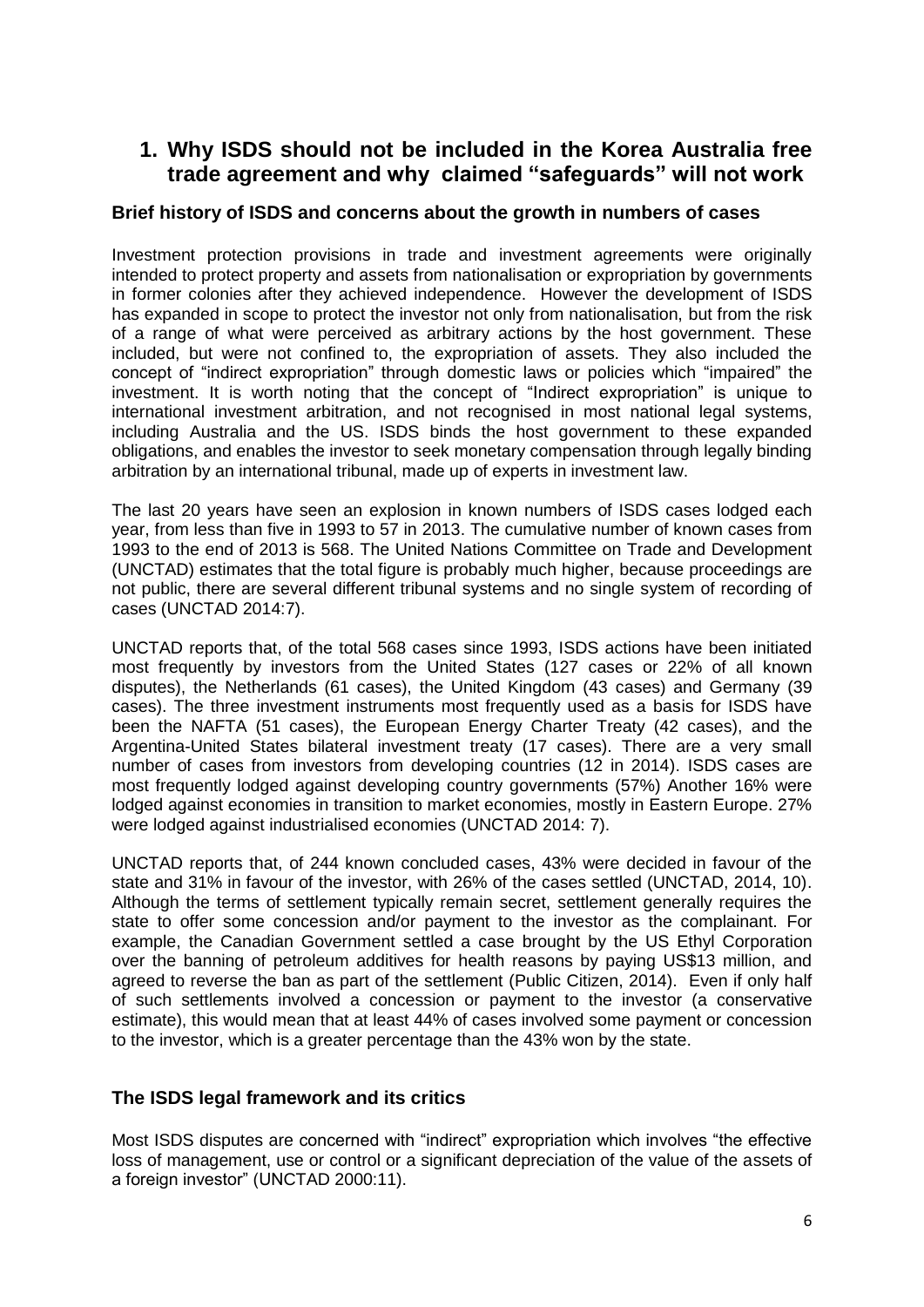ISDS tribunals focus on the effect of the regulation on the investor, in terms of its economic impact and duration. Tribunals have also taken into account the "legitimate expectations" of the investor, whether the investor has received "fair and equitable treatment" in the development of the regulation, and whether the stated purpose of the regulation is proportional to the negative effect felt by the investor. Recently tribunals have increasingly focused not only on whether the substance of the regulation constituted indirect expropriation, but on procedural issues like the investor's expectations about the regulatory environment, and whether the investor received fair and equitable treatment in consultation about and the process of development of the regulation (UNCTAD 2013:12-18). If these procedural issues are taken to the extreme, they can amount to an argument that any change in the regulatory environment which the investor perceives to be harmful could be compensable.

The definition of the scope of government regulatory powers and the difficulty of distinguishing regulation which could be compensable is problematic. Disputes have involved measures like health warnings on cigarette packaging, the use of dangerous chemicals, and regulation of mining projects in environmentally sensitive areas or on indigenous land. There is a growing body of academic and broader public opinion which argues that ISDS places unreasonable restrictions on the right of governments to regulate for legitimate health, environmental or other social policy objectives and thus erodes democratic process and national sovereignty (Capling and Nossal 2006, Schneidermann 2008, Tienhaara 2009, Gallagher 2010, van Harten 2012). More recently the conservative US Cato Institute has opposed the inclusion of ISDS in trade agreements (Cato Institute 2014).

Over fifty cases have been filed under NAFTA, mainly by US-based investors. There have been a series of cases involving health and environmental regulation which have been won by investors. For example, the Canadian Government settled a case brought by the US Ethyl Corporation over the banning of petroleum additives for health reasons by paying US\$13 million, and agreed to reverse the ban as part of the settlement. The US SD Myers Corporation received US\$5.6 million because of a ban on the transport and export of hazardous wastes (PCBs) harmful to the environment and human health. The US Metalclad company won US\$16.2 million in damages from a Mexican municipal government because it refused a permit for a toxic waste disposal site for environmental reasons (Public Citizen 2014:11, 22).

In ongoing cases, the US Eli Lilly pharmaceutical company has recently claimed US\$481 million damages against the Canadian Government because of a Canadian court refusal to grant a medicine patent on the grounds of lack of lack of evidence of medical effectiveness compared with existing medicines. The US Lone Pine resources company is claiming US\$250 million damages against the Canadian Québec provincial government for a moratorium on the issue of a shale gas mining licence pending an environmental review (Public Citizen, 2014:21).

A 2009 survey of ISDS cases found 33 cases involving claims of more than US\$1 billion, the highest being a claim for US\$50 billion, and more than 100 additional cases where claims were between \$100 and \$900 million (Productivity Commission 2010:272). The largest damages claim awarded to date is US\$1.8 billion against Ecuador in 2012 (UNCTAD 2013:1-3). Damages awards of this size are harmful to the budget of any government, but have a more devastating effect on smaller developing countries where they are a sizeable proportion of government expenditure, and can be equivalent to the health or education budget. Legal and arbitration fees are additional and can amount to millions of dollars even if a government wins the case. An OECD survey found in 2012 that costs were an average of US \$8 million per case, with some cases costing up to US \$30 million. Arbitration fees are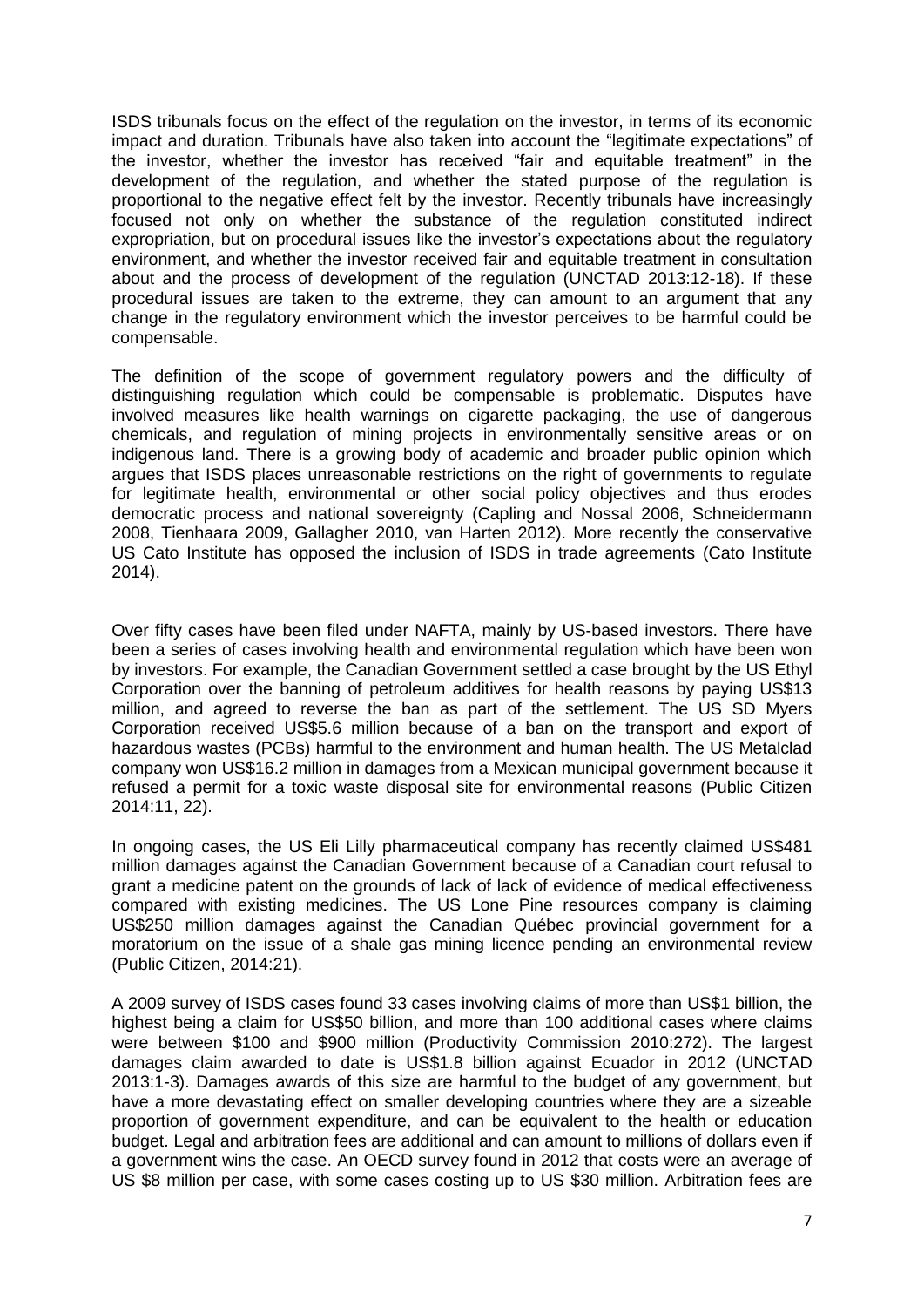usually split between the parties, with parties paying their own legal fees (Gaukrodger and Gordon, 2012:19).

The impact of these cases has led to an effect described as "regulatory chill". This is a situation in which governments are made aware of the threat and costs of both protracted litigation and damages, and are discouraged from legitimate regulation because of these threats. For example, Canada withdrew a proposal for tobacco plain packaging regulation following the threat of ISDS arbitration under NAFTA (Productivity Commission 2010:271). There is no single investment institution which deals with ISDS disputes. The most commonly used tribunal systems are the ICSID tribunals of the World Bank, and the UNICITRAL tribunals of the United Nations. ISDS clauses in investment and trade agreements may specify one or another of these tribunals, or allow the parties to choose. The tribunals are made up of recognised experts in investment law, one chosen by the investor, one by the government and one mutually agreed.

Critics have identified a series of problems with ISDS processes compared with most national legal processes.

Firstly, they lack transparency and public accountability compared with national legal processes. The proceedings are not public, and even the results of proceedings can remain secret. Until the time of writing, there has been little public information about UNICITRAL disputes. Proposals for increased transparency recently agreed by UNCITRAL will only apply to ISDS arrangements agreed after April 1,  $2014<sup>1</sup>$ . Even aspects of these new provisions will only apply if both parties agree, and they can only apply to agreements before April 1, 2014 if both parties agree.

If it is instructive to note that a side letter to KAFTA refers to the forthcoming UNCITRAL transparency arrangements. However, the side letter states that both parties will **not** be bound by requirements for increased transparency. This may be an indicator of the extent to which not only governments, but future investor parties in disputes may be unwilling to agree to the transparency provisions (KAFTA 2014, side letter on UNCITRAL transparency rules. 1).

ICSID as part of the World Bank group has a website which lists disputes, and on which tribunal results and awards can be published, but only if the parties agree that they can be made public. This lack of transparency contrasts with most national legal proceedings, where proceedings themselves are public and records of proceedings and outcomes are publicly available (Productivity Commission: 273).

Secondly, the arbitrators lack the independence of judges in national legal systems, who cannot also be advocates. The same individual can be an ISDS advocate one month and an arbitrator the next. Empirical studies of the composition of arbitration panels show that the majority are investment law experts from Western Europe and North America, many of whom have been and remain practising advocates on behalf of investors. Both advocates and arbitrators are paid fees at the highest levels of the legal profession. A study of 450 cases found that 15 top ranking arbitrators who were also advocates handled 247 or 55% of these cases (Eberhardt and Olivet 2012:36-38).

Critics argue that arbitrators are not independent and that ISDS litigation has become a global industry with its own momentum, dominated by large specialised firms which produce their own journals and newsletters, and promote their services by approaching and advising investors of possible cases. They also actively advocate for the expansion of ISDS and argue against critics (Appleton 2007, Uribe 2013).

1

<sup>1</sup> See UNICTRAL, 2014.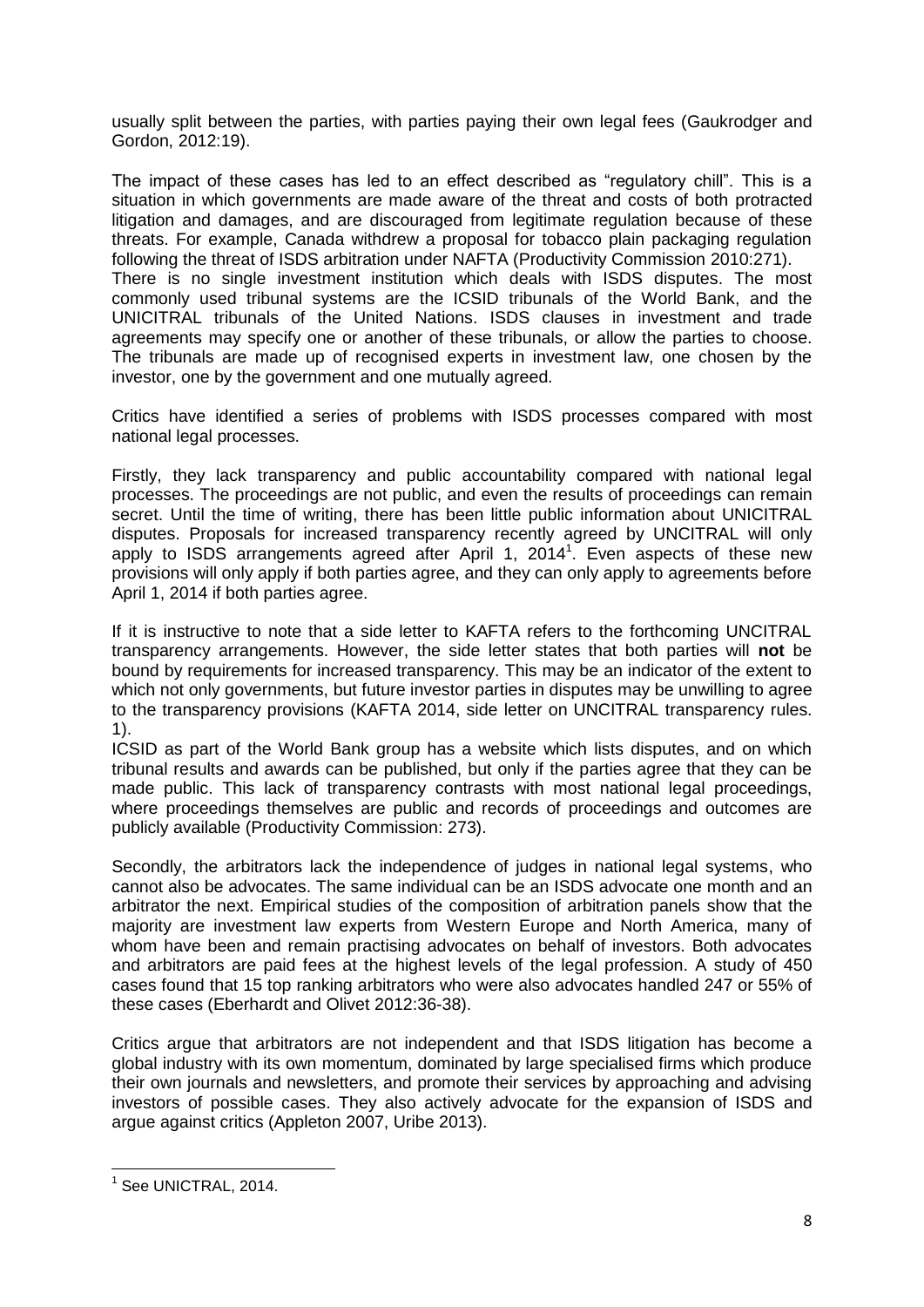Commercial third party funding of cases has also contributed to the momentum of the arbitration industry and the escalation of even larger claims. Commercial third party funding of ISDS cases is described in an OECD publication as "a new industry composed of institutional investors who invest in litigation by providing finance in return for a stake in a legal claim." This has expanded rapidly over the last decade. The expansion of third-party funding of ISDS cases has occurred despite the fact that third party funding is controversial in many national legal jurisdictions. This is because lack of transparency about the identity of the funders can result in escalation of litigation and possible conflicts of interest if funding firms have links with parties in cases they fund. The same publication reported that, in 2008, eight out of ten top London law firms involved in arbitration were using commercial third party funders, and a number of such funding firms were listed on stock exchanges. Legal claims were considered to represent diversification of investment risk compared with cyclical trends in stock and bonds (Gaukrodger and Gordon, 2012:36-37).

Thirdly, decisions are only binding on the parties involved in the dispute. Tribunals do not have to consider decisions of previous tribunals and there is no appeal system to ensure consistency. The ICSID provides very limited grounds of annulment of awards, but only one case has been made public and this was lost (UNCTAD, 2014: 32). There have been cases where panels have reached very different conclusions based on similar facts (Productivity Commission: 273, UNCTAD 2013:26).

In summary, ISDS has developed as a supra-national legal system with its own institutions, funding, history and culture, which has been constructed under the influence of transnational investors and lacks the independence of national legal systems. ISDS has expanded the scope of disputes from compensation for expropriation of property to a range of disputes which include public interest legislation on health, environment and other matters. ISDS disputes have not only contested legislation, but also national court decisions. ISDS exposes governments to the risk of expensive litigation and huge potential damages in a secretive process without the legal safeguards of transparency, an independent judiciary, precedent setting, appeals processes and consistency of decision-making.

Juan Fernandez-Armesto, an arbitrator from Spain has observed:

"When I wake up at night and think about arbitration, it never ceases to amaze me that sovereign states have agreed to investment arbitration at all. Three private individuals are entrusted with the power to review, without any restrictions or appeal procedure, all actions of the government, all decisions of the courts and all laws and regulations emanating from Parliament." (Eberhardt and Olivet 2012:34)

#### **Critical opposition to ISDS and the responses from national governments**

The growth of critical studies of ISDS, opposition from social movements and the experience of governments in ISDS tribunals have led a number of governments to review, criticise and in some cases, renounce participation in ISDS processes. These include Brazil, Argentina and eight other Latin American countries, South Africa, India, Indonesia and Australia. France and Germany have also recently opposed the inclusion of ISDS in the Trans-Atlantic Trade and Investment Partnership between the EU and the US.

Brazil was an early critic of ISDS. Brazilian Governments signed 14 bilateral investment treaties between 1994 and 1999. However, case studies from NAFTA and the collapse of the OECD Multilateral Agreement on Investment prompted a lively civil society debate on ISDS from 1998, in the context of Brazil's emergence from a period of military dictatorship. This debate influenced the Brazilian Parliament, which refused to ratify ISDS provisions on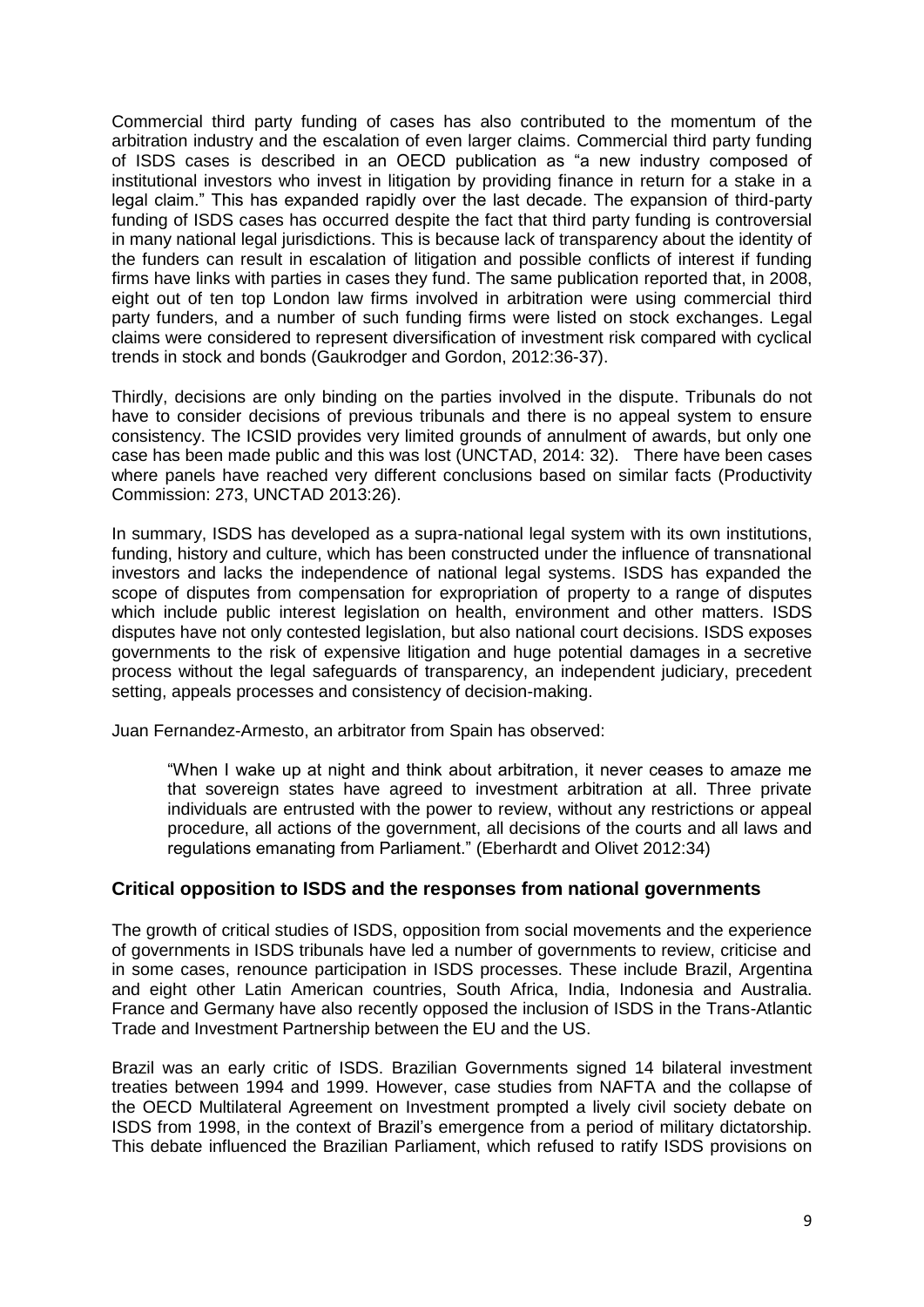the grounds that ISDS would restrain the state in its ability to pursue public policy (Filho 2007).

Other Latin American governments have been influenced by their experience of ISDS, as the number of cases and the scale of damages claimed escalated over the past decade. Argentina faced disputes when it terminated privatisation contracts with water companies which had not met the terms of contracts to supply water, and when the state took other measures to address its currency crisis after 2000 (UNCTAD 2013:4). The Philip Morris tobacco company used ISDS to sue Uruguay over legislation for health warnings on tobacco packaging (O'Malley 2010, Davison 2010). Other governments faced disputes from mining companies, which contested national court decisions which held them responsible for environmental pollution and/or damage to human health, under the ISDS provisions in the Central American Free Trade Agreement, and bilateral agreements. The US Chevron company used ISDS to counter sue for damages against Ecuador because a national court ordered Chevron to pay damages for environmental pollution and disease caused by its oil operations in the Amazon region. The US Renco company sued the Peruvian Government after a national court decision that it should remediate pollution caused by a lead mine. Canadian company Pacific Rim Cayman claimed damages of \$US200 million against El Salvador for refusing to issue a mining licence on environmental grounds (Public Citizen 2014).

These experiences prompted a Ministerial meeting of 12 countries in Ecuador in April 2013, which produced a declaration on Latin American states affected by transnational interests<sup>2</sup>. This declared that:

"The recent events in various countries of Latin America, concerning disputes between states and transnational corporations, have shown that there are still cases where judgements violate international law and the sovereignty of the state, as well as legal institutions, due to the economic power of certain companies and deficiencies of the international system of dispute settlement on investment, facts that must be evaluated in depth by states in intergovernmental forums establish for this purpose." (Declaration of the first Ministerial Meeting of Latin American States affected by transnational interests, 2013)

A further meeting in October 2013 agreed to establish a regional centre as an alternative to ICSID and UNICTRAL, with an international monitor to provide oversight of cases and ensure fair mediation (Biron 2013, Uribe 2013).

In 2009-10 South Africa conducted a review of its first-generation bilateral investment treaties signed after 1994. The review found that the treaties extended too far into the policy sphere, were skewed towards investors and did not contain the necessary safeguards to preserve flexibility in a number of critical policy areas. This allowed challenges to regulatory changes which the government considered to be in the public interest. The South African Department of Trade and Industry recommended restructuring of the treaties to ensure they were "harmonious with the country's broader social and economic priorities". The government decided it would refrain from entering into any new investment treaties and would review all first generation treaties as they approach their expiry date, "with a view to termination, and possible renegotiation on the basis of a new Model Bilateral Investment Treaty to be developed." (Carim 2013)

<u>.</u>

<sup>&</sup>lt;sup>2</sup> Bolivia, Cuba, Ecuador, Nicaragua, Dominican Republic, St Vincent & Grenadine, and Venezuela, signed the Declaration, and Argentina, Guatemala, El Salvador, Honduras, and Mexico were also present at the meeting. Argentina joined the agreement at the subsequent October meeting.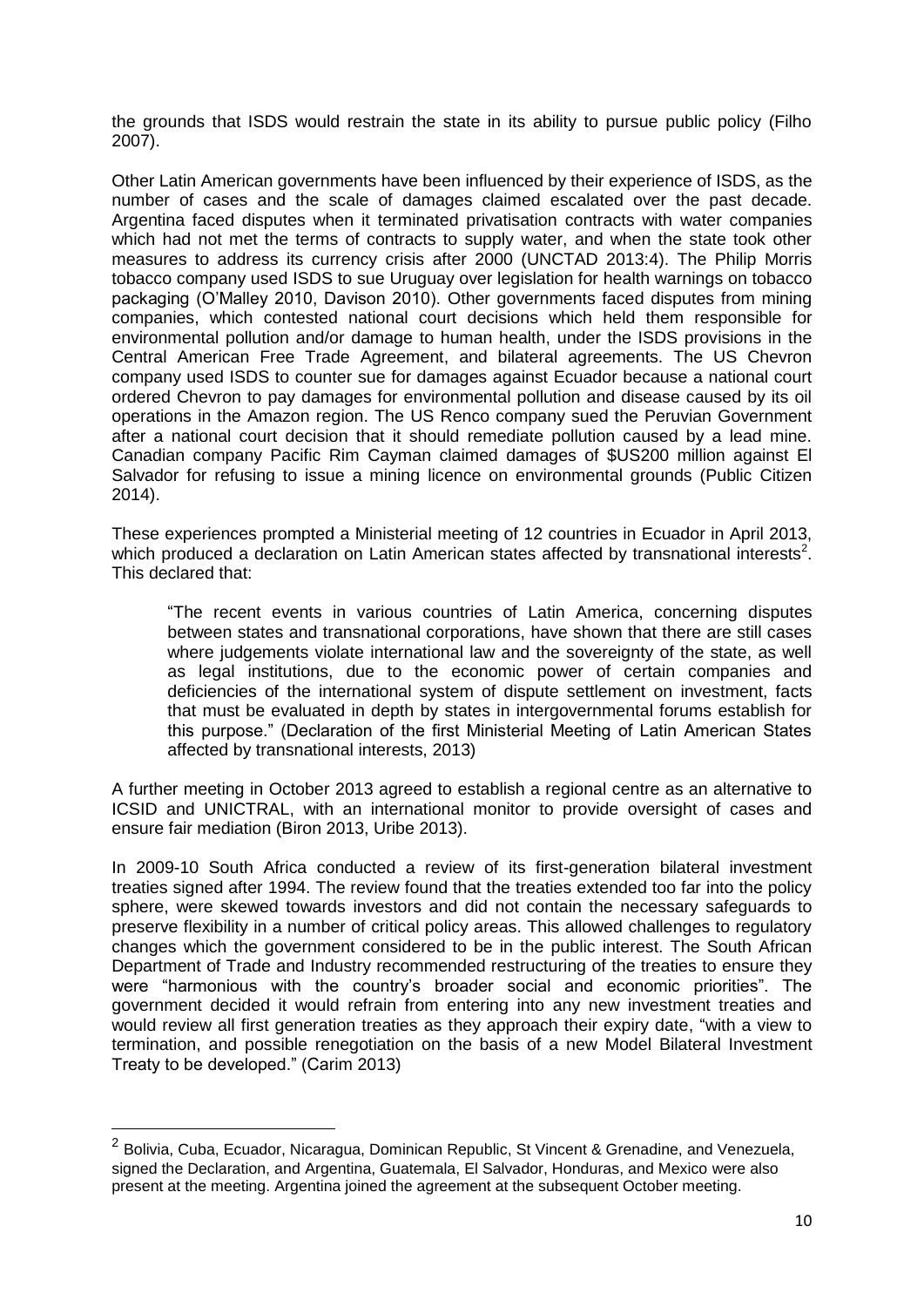The Indian Government in January 2013 ordered a freeze of all Bilateral Investment Protection Agreements (BIPA) negotiations till a review of the model text is carried out and completed (Mehdudia, 2013).

The Indonesian Government announced in March 2014 that it would give notice to withdraw from all of its 67 bilateral investment treaties containing ISDS provisions (Bland and Donnan, 2014).

The inclusion of ISDS in negotiations for the Trans-Atlantic Trade and Investment Partnership Agreement between the US and the EU has prompted fierce public debate, resulting in a European Commission decision to pause the negotiations to allow for further public consultation about ISDS. The French Government has raised objections to ISDS. The German government has announced it will oppose to the inclusion of ISDS in the agreement, partly based on its experience of being sued by a Swedish energy company over its policy of phasing our nuclear energy (Donnan and Wagstyl, 2014, European Parliamentary Research Service, 2014)

The review and/or withdrawal of governments from ISDS agreements has prompted critical studies by a number of intergovernmental institutions including the UNCTAD, the OECD, and the European Parliament (UNCTAD 2013a and 2013b, Gaukrodger and Gordon, 2012, European Parliamentary Library Service, 2014).

The President of the World Health Organisation has also criticised the use of ISDS as a carefully planned strategy by tobacco companies to overturn democratically decided legal regulation of tobacco, passed by governments in response to the World Health Organisation Convention on Tobacco Control ( Chan, 2012). The tobacco company strategy is examined as a case study in Appendix 1 to this submission.

#### **Australian Policy: The Howard Government excluded ISDS from Australia-US FTA in 2004**

The Australian Liberal-National Coalition Government negotiated a free trade agreement with the US in 2004. The US sought to change a range of Australian health and social policies based on the agenda pursued in NAFTA and in other US bilateral agreements. Targets included the wholesale price controls on medicines through the Pharmaceutical Benefits Scheme, Australian content laws for audio-visual services, labelling of genetically engineered food and the Foreign Investment Review Board. These were all seen by the US as barriers to trade (Zoellick 2002). The US also wanted an ISDS clause in the agreement. The Australia-US Free Trade Agreement prompted the biggest critical public debate held in Australia about a trade agreement (Ranald 2010, Capling 2004, Weiss et al 2004).

ISDS was a major topic in the debate. Critics used examples from NAFTA to argue that it would be a dangerous weakening of governments' ability to regulate for social and environmental goals (Australian Broadcasting Commission 2003, Henry 2003). The outcome of this debate was that ISDS was not included in the final agreement, making it the only bilateral US agreement which does not include ISDS.

#### **Productivity Commission rejected ISDS in 2010**

The debate about ISDS was re-ignited in 2010 when, at the request of the then Australian Labor Party Government, the Productivity Commission produced a report on Australia's bilateral and regional trade agreements which included a review of ISDS. The report found no evidence that ISDS resulted in greater inflows of foreign direct investment, no evidence of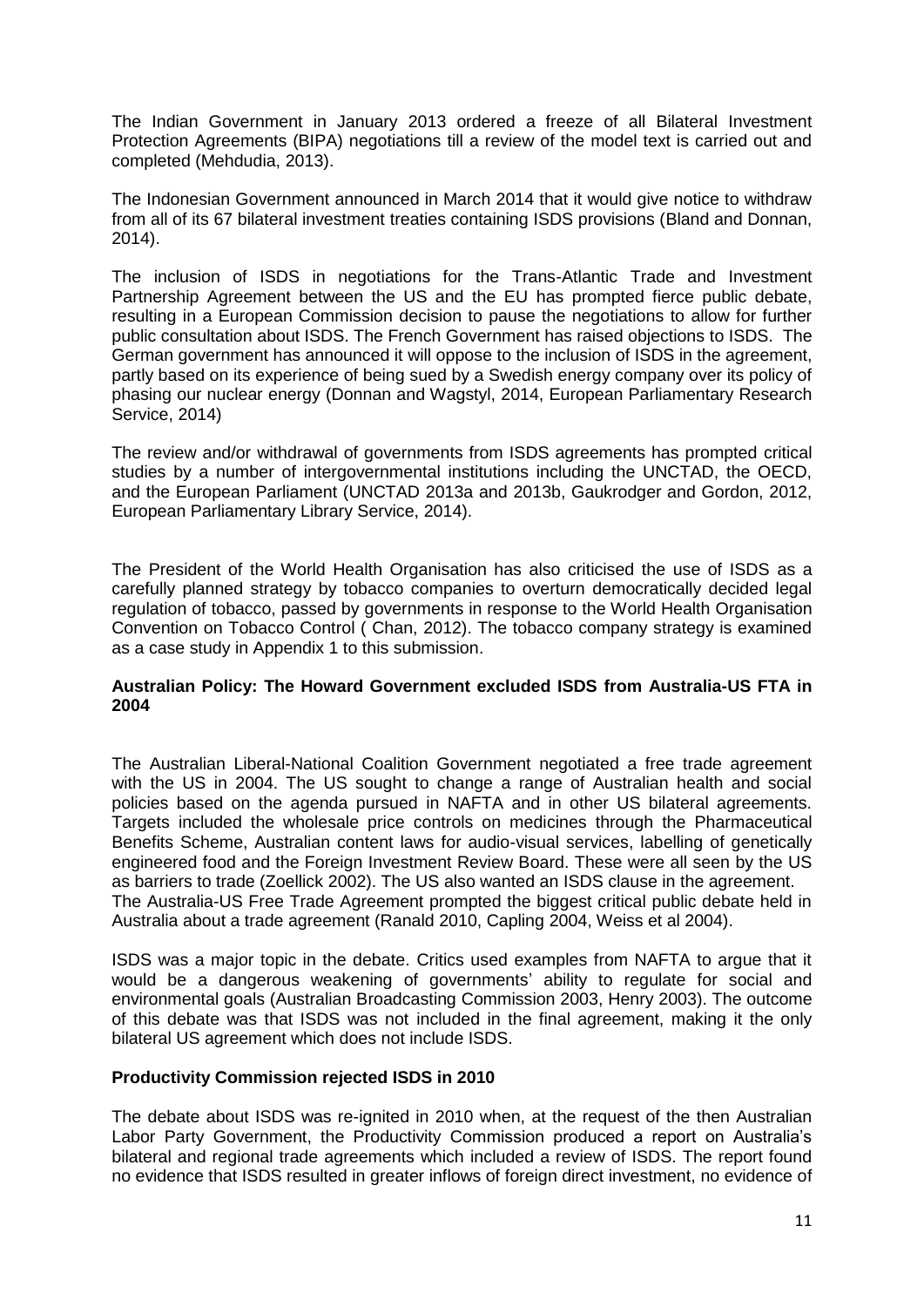market failure resulting from political risk to foreign investors, and no evidence that regulation is systematically biased against foreign investors (Productivity Commission 2010:269-70). The report concluded that "experience in other countries demonstrates that there are considerable policy and financial risks arising from ISDS provisions" (Productivity Commission 2010:274).

The Productivity Commission review coincided with the commencement of the Trans-Pacific Partnership Agreement negotiations between the US, Australia and other Pacific Rim countries, in which the US was advocating the inclusion of ISDS. Submissions from legal experts and civil society organisations advocated against ISDS being included in the TPPA.

#### **Australian Government Policy against ISDS 2011-13**

A 2011 Government review of Australia's trade policy rejected ISDS, stating:

"The government does not support provisions that would confer greater legal rights on foreign businesses than those available to domestic businesses. Nor will the government support provisions that would constrain the ability of Australian governments to make laws on social, environmental and economic matters in circumstances where those laws do not discriminate between domestic and foreign businesses". (Emerson 2011:20)

The Government was also influenced by the experience of the Philip Morris tobacco company using ISDS in an obscure Australia, Hong Kong investment Treaty to sue the government for compensation over its plain packaging legislation, despite the Australian High Court decision that they were not entitled to compensation under Australian law. Many commentators view this as an attempt to undermine Australia's parliamentary and court system, and it has increased public opposition to ISDS.

See the case study of tobacco company use of ISDS against tobacco regulation contained in Appendix 1.

The ALP Government implemented its policy against ISDS in trade negotiations in 2012-13. The Malaysia-Australia Free Trade Agreement completed in 2012 did not contain ISDS. Leaked documents in the TPPA negotiation in 2012 showed that the Australian government had opposed the application of ISDS to Australia in the TPPA negotiations (Department of Foreign Affairs and Trade 2102, TPPA 2012).

#### **Current Government Policy**

This policy changed with the election of the Coalition Liberal-National Party Government in September 2013. The new government announced it would negotiate ISDS "on a case-bycase basis". It had previously described the ALP policy as too inflexible and as having the effect of delaying completion of free trade agreements, especially in relation to the Korea-Australia Free Trade Agreement, and the TPPA (Condon 2013).

The Coalition Government is supporting the inclusion of ISDS in the Korea-Australia Free Trade Agreement, with claimed "safeguards". It also announced that it is prepared to agree to ISDS in the TPPA in return for increased market access for Australian agricultural products to US and Japanese markets. However it has not included ISDS in the Japan-Australia FTA. (Department of Foreign Affairs and Trade, 2013, Kehoe, 2013).

#### **Why ISDS 'safeguards' in KAFTA will not work**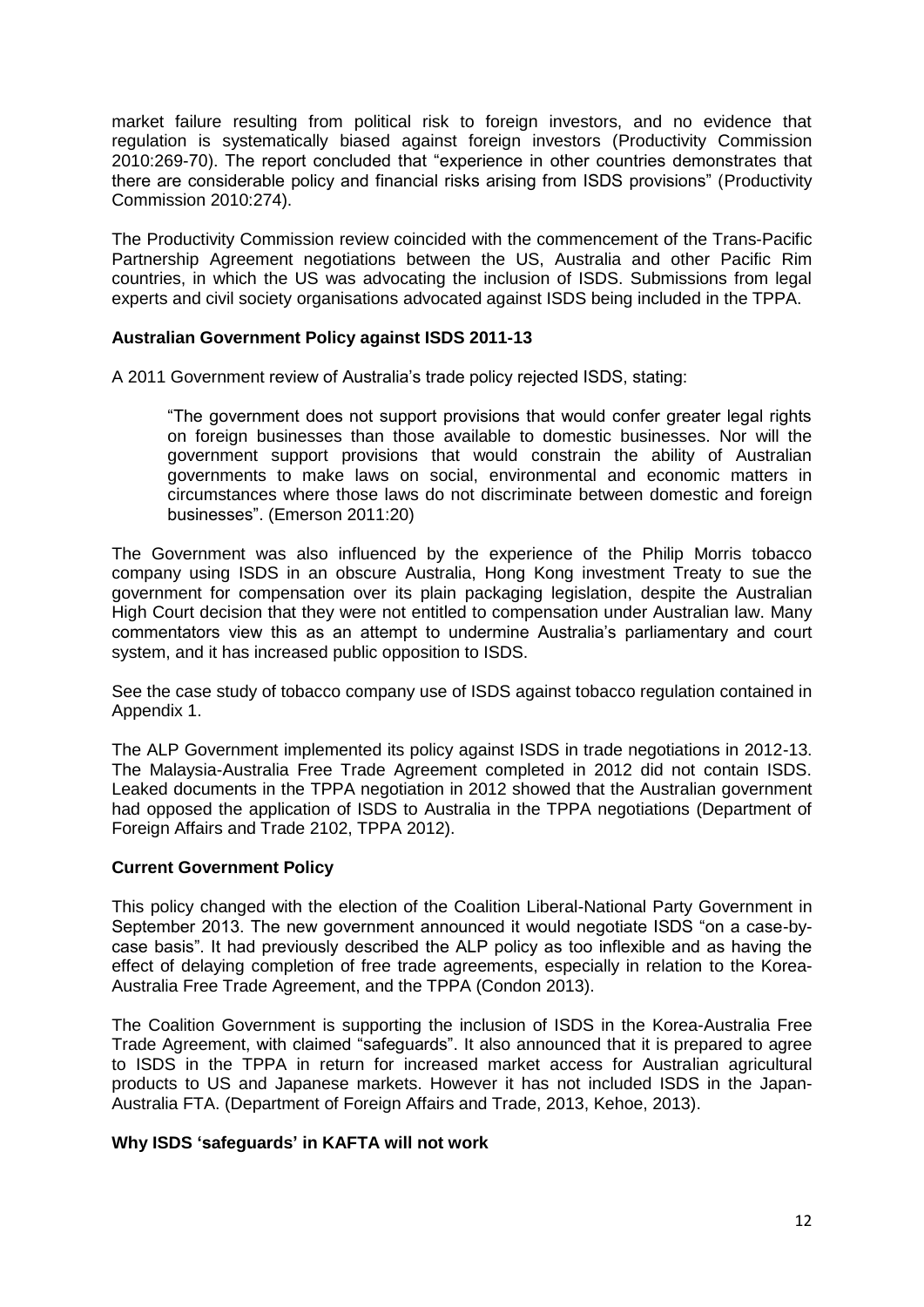The Coalition Government has defended the inclusion of ISDS in KAFTA by claiming that more recent versions of ISDS, have clauses which aim to safeguard health, environmental and public welfare policies. It claims that these 'safeguards' have been included in the KAFTA.

The first "safeguard" sentence in the KAFTA reads: "except in rare circumstances nondiscriminatory regulatory actions by a party that are designed and applied to protect legitimate public welfare objectives, such as public health, safety and the environment, do not constitute indirect expropriations" (KAFTA, 2014: Chapter 11, annex 2B). Many legal experts have pointed out that the phrase "except in rare circumstances" leaves a very big loophole, which recent cases in other agreements with this clause have used to advantage (Public Citizen, 2010).

The second "safeguard" is a more limited definition of "fair and equitable treatment" for foreign investors (KAFTA, 2014, chapter 11, clause 11.5.2 and Annex 2A). However case studies show that tribunals have ignored these limitations and applied the previous higher standard (Public Citizen, 2012a)

These clauses are identical to those contained in the Central American Free Trade Agreement and the US-Peru Free Trade Agreement. However case studies show that clauses in these agreements have not deterred investors from suing over environmental regulation. Examples include the Pacific Rim mining company case against El Salvador environmental regulation of mining and the Renco mining company case against a Peru court decision which required the company to deal with pollution from its lead mine (Public Citizen, 2010, 2014).

A third "safeguard" is a reference to the general protections for "human, animal or plant life" in article XX of the WTO General agreement on Tariffs and Trade (KAFTA, 2014, Article 22.1). This article has only been successful in one out of 35 cases in the WTO which have attempted to use it to safeguard health and environmental legislation (Public Citizen, 2012b).

#### **Summary on ISDS**

ISDS gives special rights to foreign investors to sue government in an international tribunal if they can claim that domestic legislation has harmed their investment. ISDS has developed as an international system of investment law based on principles which do not exist in most domestic legal systems, and are not available to domestic investors. ISDS also lacks the basic protections of domestic legal systems. There is no independent judiciary, since arbitrators can also be advocates. The proceedings are not public, and there is no system of precedents or appeals, so decisions can be inconsistent. Legal costs range between \$8 million and \$30 million per case, and damages against governments range up to \$1.8 billion. There have been examples of the threat of ISDS exerting a "freezing" effect on governments, preventing them from enacting public interest legislation like tobacco advertising regulation.

Popular resistance, critical literature and resistance from governments to ISDS has grown as transnational investors have lodged and won more cases and been awarded huge damages over health and environmental legislation. There is widespread public concern about the tobacco companies' use of ISDS to undermine national public health measures to regulate tobacco advertising. Governments in significant economies in Europe, South America, Africa the Indian sub-continent and the Asia–Pacific have criticised and/or renounced ISDS on the grounds that it undermines legitimate democratic legislation. The Howard Government did not include ISDS in the Australia-Us FTA in 2004. The Productivity Commission rejected it in 2010.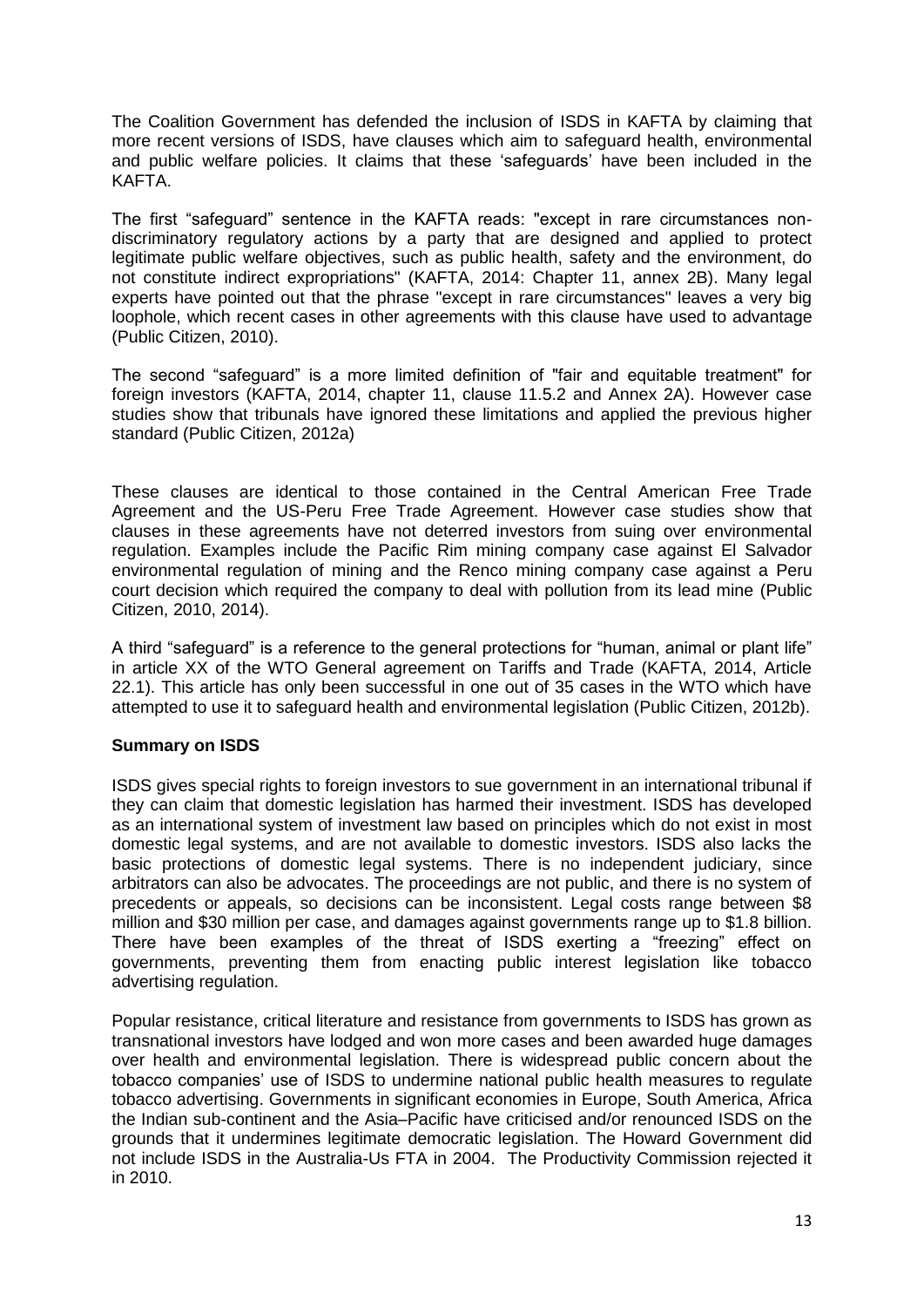Claimed "safeguard" proposals in more recent versions of ISDS have not prevented governments from being sued over environmental legislation, including regulation of mining projects. Korean companies are significant investors in the Australian coal and gas mining industries. Rural communities have successfully campaigned for improved state government environmental regulation of coal seam gas mining and more such regulation may be required in future. The inclusion of ISDS in KAFTA means that state governments may be sued, or threatened with legal action from Korean investors.

The Australian government should not include ISDS in KAFTA or any other trade or investment agreements.

## **2. Copyright Law Changes in KAFTA to nullify High Court decision**

The National Impact Assessment shows that the KAFTA implementing legislation will require changes to the *Copyright Act 1968* which will provide a legal incentive for online service providers to cooperate with copyright owners in preventing infringement of copyright by their subscribers. This will nullify the High Court's decision in *Roadshow Films Pty Ltd v iiNet Ltd,*  which found that ISPs are not liable for authorising the infringements of subscribers.

This is based on KAFTA Chapter 13, Article 9.28, requiring parties to 'provide measures to curtail repeated copyright and related rights infringement on the Internet'. This is a more stringent requirement than the AUSFTA Chapter 17, Article 29a) requirement to provide for 'incentives for service providers to cooperate with copyright owners in deterring unauthorised storage/transmission of copyrighted materials.'

The introduction of legislation to nullify a High Court decision which would have the effect of greatly strengthening copyright law in favour of copyright holders is an issue of great public interest, not only to Internet service providers as an industry sector, but also to consumers. Such a proposal should be fully debated and rigorously scrutinised by the democratic parliamentary process.

Instead, this proposed amendment to copyright legislation is being presented to Parliament as a done deal negotiated in a trade agreement, perhaps in the hope that it will escape public scrutiny.

We urge the Committee to reject this proposal and to ensure that any legislation to strengthen copyright law in favour of copyright holders is subjected to full public and parliamentary debate.

# **3. Labour Rights**

AFTINET believes that trade agreements should include commitments by governments to implement agreed international labour rights, based on International Labour Organisation (ILO) conventions. These include:

- the right of workers to freedom of association and the effective right to collective bargaining (ILO conventions 87 and 98),
- the elimination of all forms of forced or compulsory labour (ILO conventions 29 and 105),
- the effective abolition of child labour (ILO conventions 138 and 182), and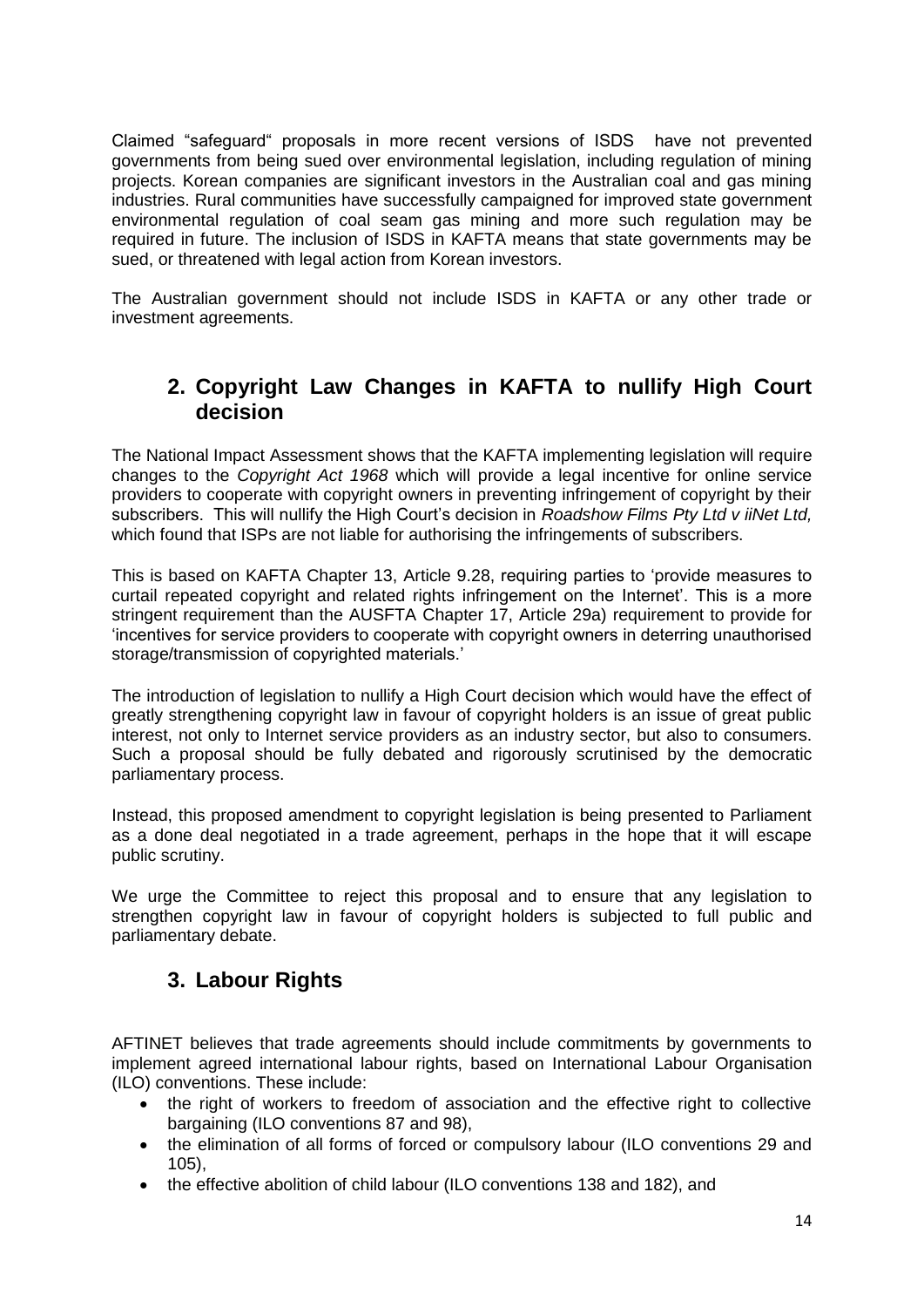• the elimination of discrimination in respect of employment and occupation (ILO conventions 100 and 111).

Governments should also commit to establishing and maintaining local labour laws consistent with these rights (minimum wages, hours of work, overtime, Occupational Health and Safety regulation). Governments should commit to implement, and not reduce these rights, which should be enforceable through the government-to-government dispute processes of the trade agreement, with trade penalties to apply if breaches are proven.

The KAFTA labour chapter has relatively low standards and weak commitments, and they are not enforceable through the government-to-government dispute process which applies to other chapters in the agreement.

The Chapter does not refer directly to ILO Conventions, referring only to the ILO *Declaration on Fundamental Principles and Rights at Work*. There is no commitment to adopt or maintain these, but instead a statement that parties "shall endeavour" to do so (Ch17, Article 1, 1a-d). On enforcement of national labour laws, the chapter includes a commitment to not fail to enforce labour laws (Ch17, Article 1, 3a) but it requires a sustained or recurring course of action/inaction.

On the commitment not to weaken current labour law, the text only reads 'shall endeavour' (Chapter 17, Article 1.4), which is not legally binding.

Even if there is a sustained breach of these commitments, there is no enforceability of any of these commitments through the government-to-government dispute process. Instead, there is consultation through contact points (Ch17, Article 4.1) and establishment of ad hoc committee if further discussion required (Ch17, Article.4. 2), but no access to the dispute settlement process.

The final clause reads:

"Neither Party shall have recourse to dispute settlement under this Agreement for any matter arising under this Chapter" (Chapter 17, Article 6).

This makes clear that there is a double standard in the agreement which gives foreign investors additional right to sue governments, but has no provisions to enforce labour rights based on ILO conventions through the government-to-government dispute process.

There have been several complaints under the OECD guidelines on multinational enterprises against Korean companies' attempts to reduce workers' rights (UNI Global Union, 2011).

The weak commitments and lack of enforcement mean that the KAFTA provides no incentive for companies to change this behaviour. Australia is giving preferential trade access to Korean products without enforceable guarantees that the other party will not gain an unfair advantage through the violation of labour rights.

### **4. Environmental Standards**

AFTINET believes that that trade agreements should include commitments by governments to implement internationally agreed UN Multilateral Environment Agreements, and to maintain and not reduce local environment laws consistent with such agreements. These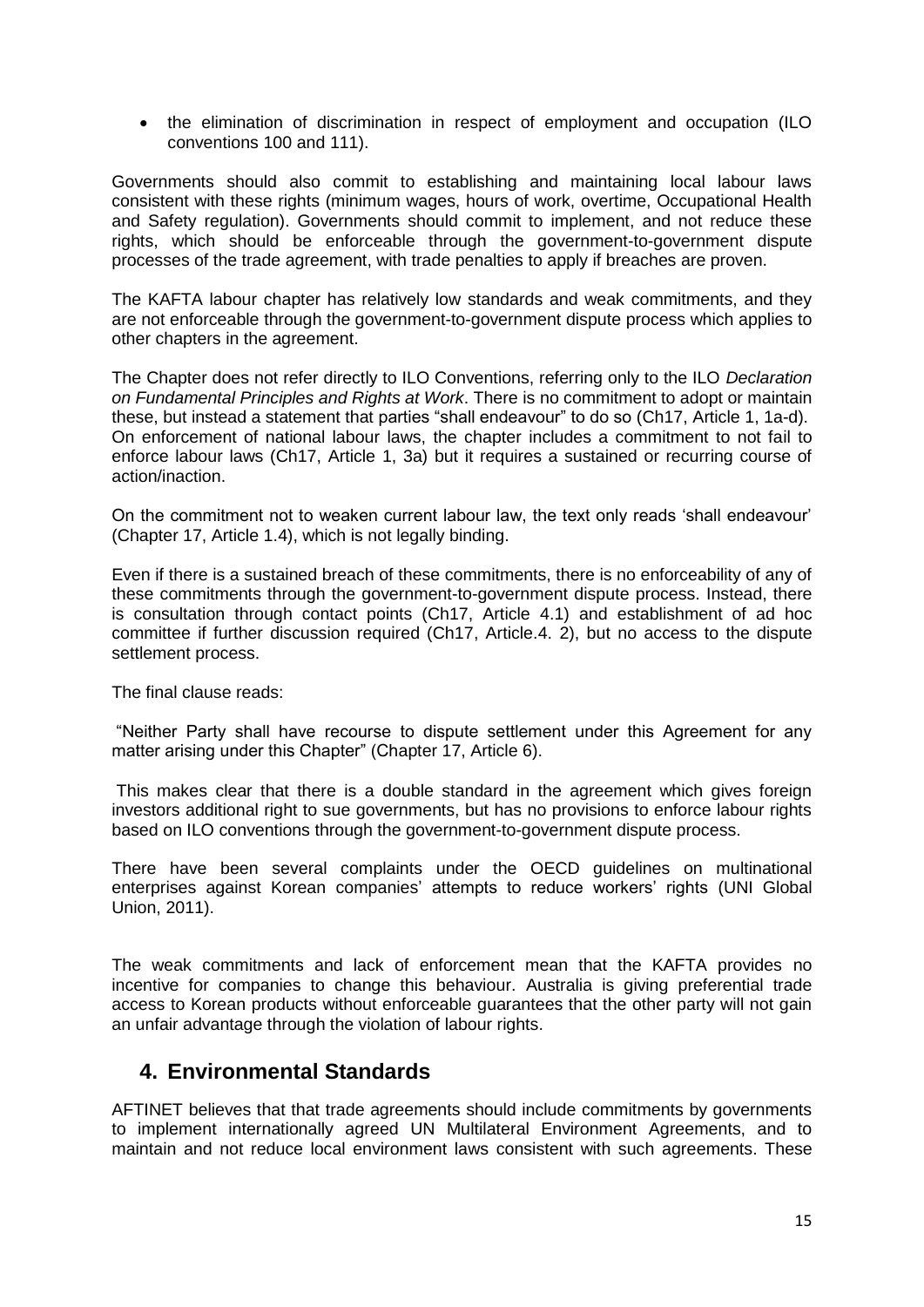commitments should be enforceable through the government-to-government dispute processes of the agreement, with trade penalties to apply if breaches are proven.

Like the labour chapter, the environment chapter has relatively weak commitments on environmental standards, and they are not enforceable through the government to government dispute processes of the agreement.

Each government is only committed to "endeavour to ensure" that "its laws, regulations and policies provide for and encourage high levels of environmental protection and shall endeavour to continue to improve its respective levels of environmental protection," Chapter 18, Article 1.

No specific multilateral environment agreements are mentioned. Governments are only required to "seek means to enhance the mutual supportiveness of multilateral environmental agreements and international trade agreements," (Chapter 18, Article 2).

On enforcement of national environment laws, the chapter includes a commitment to not fail to enforce environment laws (Chapter 18, Article 3.1.) but it requires a sustained or recurring course of action/inaction.

The commitment not to weaken current environment law only reads 'shall endeavour' (Chapter18, Article1.2)

Even if there is a sustained breach of these commitments, there is no enforceability of any of these commitments through the government-to-government dispute process. Instead, there is consultation through contact points (Chapter 18, Article 6.1) and establishment of ad hoc committee if further discussion required (Chapter18, Articles 6.2 and 7), but no access to the dispute settlement process.

As with the Labour Chapter, the final clause reads:

"Neither Party shall have recourse to dispute settlement under this Agreement for any matter arising under this Chapter" (Chapter18, Article 9),

This makes clear that there is a double standard in the agreement, which gives foreign investors additional right to sue governments, but has no provisions to enforce environmental laws based on agreed UN multilateral agreements through a government-togovernment dispute process.

Australia is giving preferential trade access to Korean products without enforceable guarantees that the other party will not gain an unfair advantage through the violation of environmental standards.

### **5. Impact of Temporary Movement of people provisions**

The Australian government has made commitments in Chapter 10, movement of natural persons, without any requirement that will there will be labour market testing (economic needs test) for any categories of temporary workers from Korea in Australia. (KAFTA, Chapter 10)

This includes contractual service suppliers, many of whom come to Australia under the current visa 457 provisions (KAFTA Chapter 10, Annex 10a, Articles10-11). There has been in the past labour market testing for categories of workers under visa 457 provisions, to require employers to test if there are local workers available before bringing in temporary overseas workers.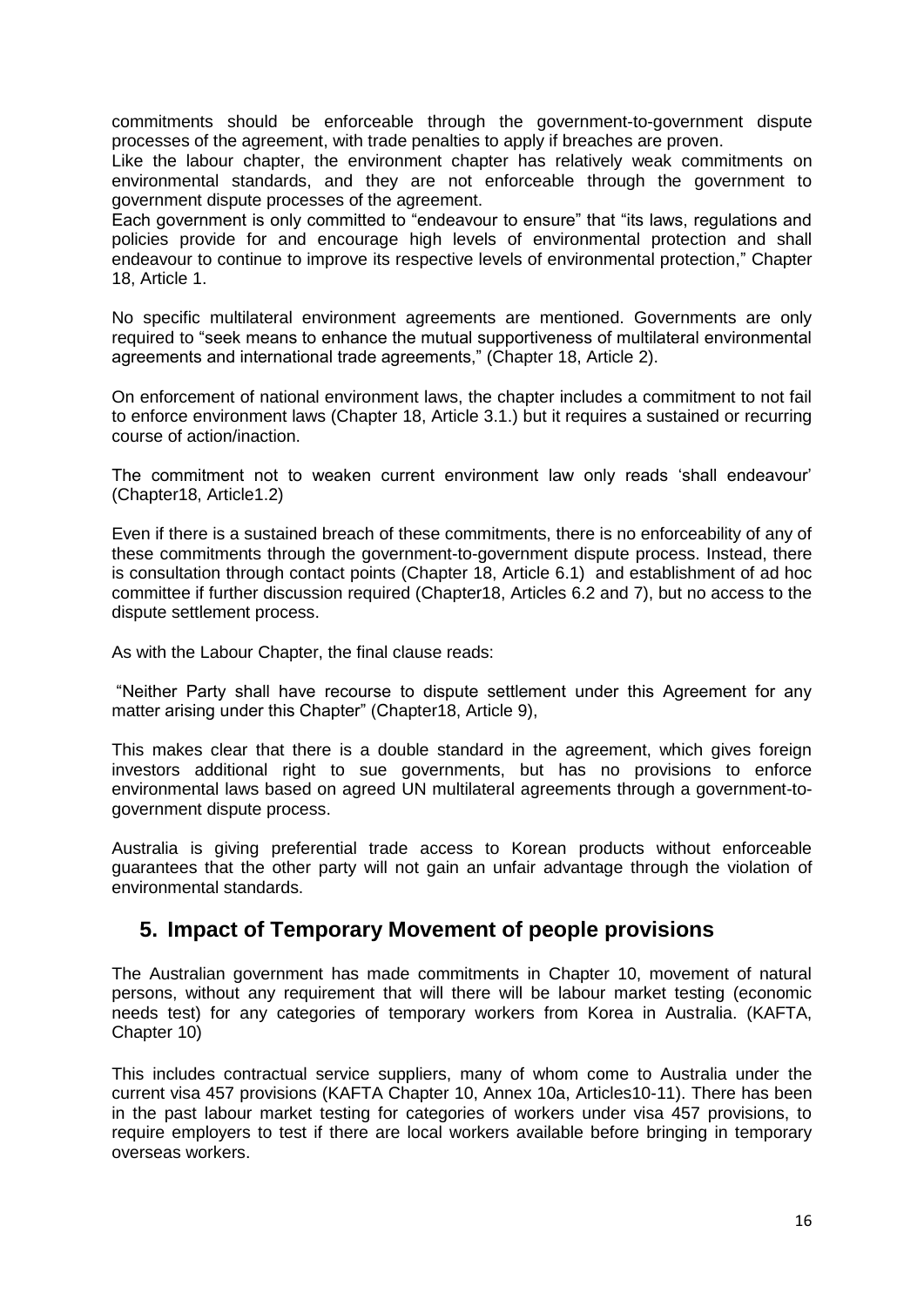This means Korean temporary contractors will be able to work in Australia without local labour market testing to see if there are available local employees. This could contribute to local unemployment.

The Korean government shows a marked difference from Australia in this area Korea's commitments on temporary movement of people in chapter 10 retain the right for labour market testing for professionals (KAFTA Chapter 10, Annex 10b Article 10).

### **6. The limitations of the CIE study of growth and employment impacts from KAFTA**

The claimed economic benefits from KAFTA summarised in the National Interest Assessment rest entirely on the study entitled CIE report "Australia Korea free trade agreement: implications for Australia" which was prepared for the Department of Foreign Affairs and Trade by the Centre for International Economics (CIE), dated February 27 2014 (CIE 2014).

The report was prepared after the announcement of the conclusion of the KAFTA negotiations by the government in December 2013. It was not released publicly until March 3, 2014 after a formal request by the Senate (Cormann, 2014).

The report analyses what the KAFTA would mean for Australia's GDP, exports and employment.

The report uses general equilibrium models which are based on assumptions which generally overestimate the economic gains from trade liberalisation and underestimate the losses (Productivity Commission, 2010).

The overall predicted increase in GDP over the 15 years to 2030 is extremely small, with an increase of \$650 million or 0.04% in 2030 (CIE, 2014:13).

The KAFTA was negotiated in the context of Australia's major automobile manufacturers announcing that they would cease operations by 2017, with the loss of tens of thousands of direct and indirect jobs. Tariff reductions from 2015 could accelerate this timetable and lead to higher numbers of redundancies with shorter timeframes for retraining and transition into other employment, leading to more severe long term unemployment impacts.

However, the CIE study appears to ignore this short term impact. The modelling measures differences in GDP, exports and employment as a result of the KAFTA comparing the baseline of 2015 with projected impacts in 2030.

This means the modelling assumes that the demise of manufacturing will take place in 2015 (i.e. two years prior to the actual date) and concludes that 'reduced Australian tariffs on motor vehicles under the FTA with Korea are unlikely to have any significant incremental effect on the Australian car manufacturing sector' (CIE 2014: 8).

Even with these favourable assumptions, the economic modelling predicts employment losses by 2030 in textiles, clothing and footwear, wood and paper products, chemicals, rubber and plastics, metal products, motor vehicles, transport equipment, electronic equipment, and other machinery and equipment and manufacturing (CIE, 2014:23).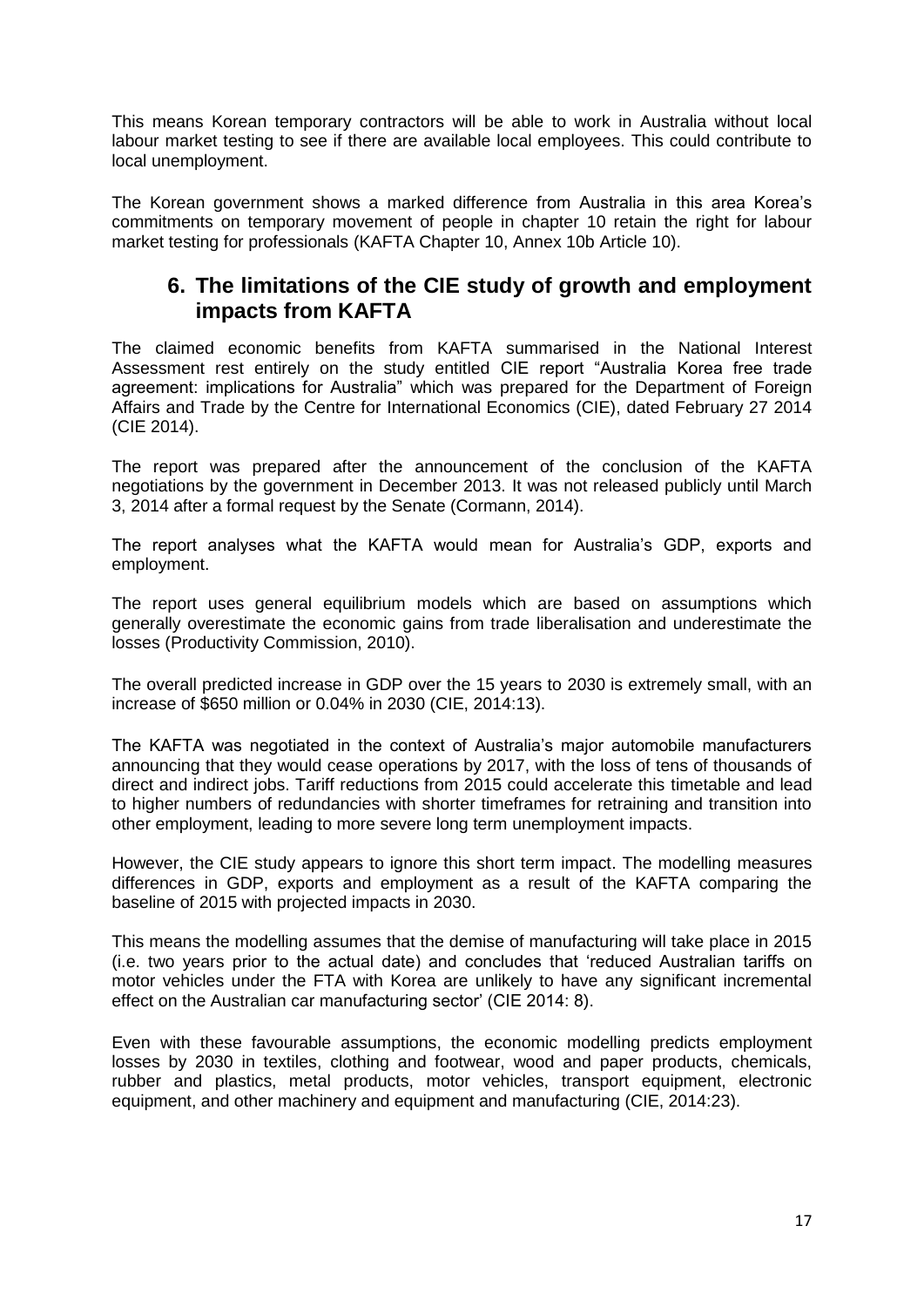# **7. The limitations of the KAFTA National Interest Analysis (NIA)**

The NIA study consists of a summary, the Regulation Impact Study and summaries of the KAFTA chapters. The six-page NIA summary at the beginning of the document is based on evidence from the CIE study, and only provides information about the impact of the agreement on improved market access in agriculture, goods and services (DFAT 2014 b).

The overall NIA interpretation of the CIE economic modelling is very generous, if not slightly misleading, through the use of aggregated raw figures, without comparing them to Australia's GDP. It is claimed that the KAFTA will provide \$5 billion in additional national income in the 15 years between 2015 and 2030. In fact, this is \$333 million per year, which is a tiny 0.02% of GDP, half the estimate of \$650 million or 0.04% of GDP after 2030.

This demonstrates that the overall gain for the Australian economy before and after 15 years is extremely small. This is consistent with the findings of the 2010 Productivity Commission *Inquiry into Bilateral and Regional trade agreements* which found that the economic gains for Australia predicted by similar economic modelling were "overly optimistic." It also found that the actual economic benefits were in fact "modest" and that these had not been assessed and compared with losses from extension of intellectual property rights in patents and copyright and potential risks and losses to government policy and revenue from ISDS (Productivity Commission, 2010: xxxv, xxxvi).

The main estimated gains in the NIA are in agriculture, but these are also selective and in some cases spread over long periods. For example, beef tariffs are eliminated over 15 years, and some dairy tariffs over 20 years. A number of agricultural products are excluded altogether, including rice, milk powder, honey, abalone, ginger, apples, pears and walnuts, because of potential employment impacts.

Australian tariffs are already lower on average than Korean tariffs. Many Australian tariffs will be reduced to zero from the time of implementation of the agreement, which is estimated to be late 2014.

In summary, the reductions on Korean agricultural products started at much higher levels, and will be reduced over much longer periods of time, but not to zero. Many Korean products have been exempted because possible of negative employment impacts. In contrast, Australian tariffs are reduced to zero immediately.

The Australian government approach appears to pay far less attention to employment impacts than does the Korean government.

The Regulation Impact Statement which is attached to the National Interest Assessment concedes that the KAFTA will have negative impacts in many areas of Australian manufacturing, adding to pressures from the relatively high Australian dollar and other costs:

"Australia's tariff reductions on automotive and steel products will increase competitive pressure in the domestic market "and

"Other manufacturing sectors, such as the plastics, chemicals, textiles, clothing and footwear industries, will also possibly face increased competition from Korean imports following the elimination of Australian tariffs."

(DFAT 2014b Regulation Impact statement: 13-14.)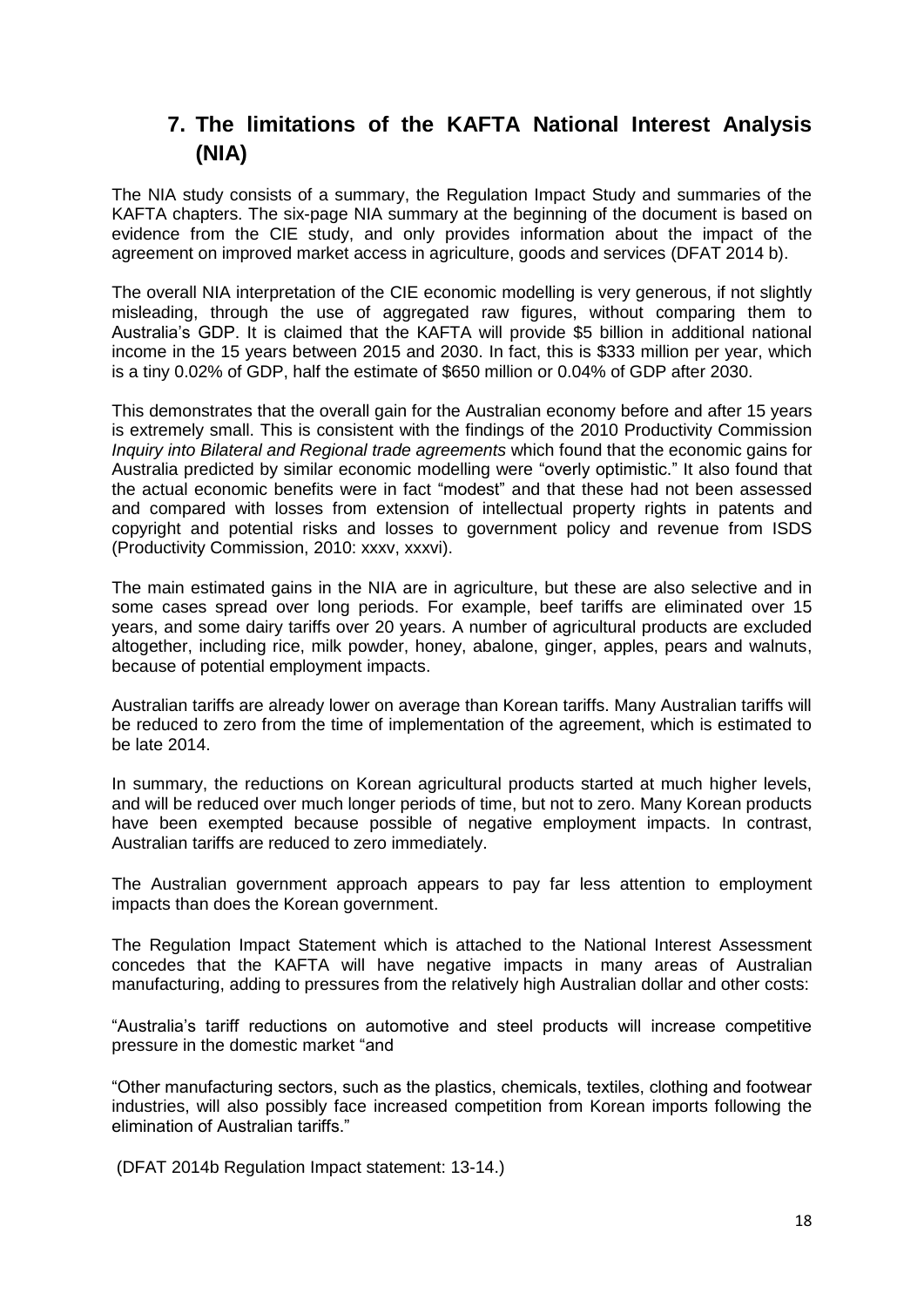#### **Losses to Government revenue from tariff cuts**

The NIA records that Treasury modelling has estimated that the loss of tariff revenue to the Australian Government resulting from KAFTA, based on current levels of trade, will be approximately \$100 million in 2014-15 and \$635.9 million over the four-year forward estimates period. This estimate assumes that KAFTA will enter into force in the second half of 2014. The estimates do not take into account additional lost tariff revenue if Korean imports displace imports from other countries, so revenue losses could be greater.

Given claims of a budget crisis, it is surprising that there is no concern expressed about these large and immediate revenue losses .The statement simply asserts that economic growth resulting from KAFTA could result in increased taxation revenue without any further evidence. This is in fact unlikely, since, as discussed above, the economic growth estimates are extremely low, at 0.04% of GDP after 15 years.

#### **Summary of the NIA**

In summary, the NIA does not weigh the estimated very small gains in GDP after 15 years against any of the losses which will be experienced as a result of the agreement, either in employment losses or in other losses. These include possible regulatory risks and costs to government arising from ISDS, possible unfair competition from goods produced without enforceable labour rights for workers and without enforceable environmental standards, increased costs to business and consumers resulting from copyright changes, and losses to government revenue.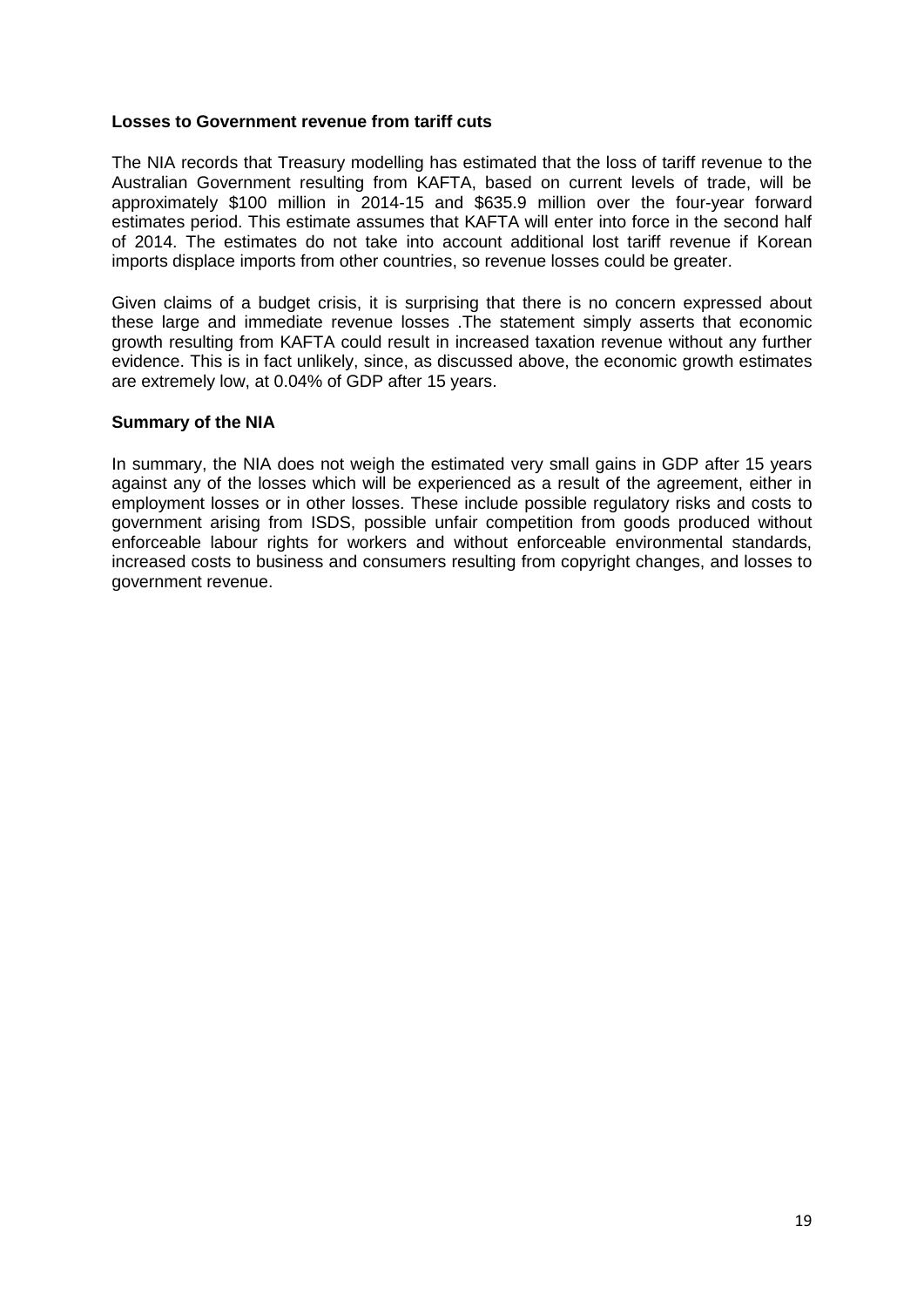#### **Appendix 1**

#### **Case study: Tobacco company use of ISDS as a strategy to oppose the regulation of tobacco advertising**

The previous Australian Government policy of opposition to ISDS was strongly influenced by the debate over regulation of tobacco advertising. This began when the Philip Morris International tobacco company lodged an ISDS dispute in the World Bank ICSID investment tribunal in February 2010 against the Government of Uruguay.

This dispute claimed damages for the regulation requiring prominent health warnings on tobacco packaging (the step before plain packaging) which was based on the recommendations of the World Health Organisation (WHO) Framework Convention on Tobacco Control. The Convention was the result of years of campaigning by public health groups which had convinced national health ministers to support it in the WHO. The campaigns and national policies were based on the overwhelming medical evidence of the deadly effects of tobacco use, evidence which had long been denied by the tobacco companies. Many governments have ratified the Convention (WHO, 2011, Chan, 2012).

However, like all UN agreements, the Convention has no external enforcement mechanism beyond naming and shaming, and can only be enforced legally through the passage of domestic legislation. This contrasts with trade and investment agreements, which have supranational government–to-government dispute processes which are enforced by trade sanctions, and in the examples discussed above, can also have legally binding ISDS dispute processes.

This discrepancy between the legal enforceability of UN Conventions and the enforceability of trade and investment agreements has been used effectively by tobacco companies to develop strategies to undermine the implementation of the Convention. They have used bilateral, regional and WTO agreements to take legal action against Uruguay, Norway, Turkey and against Australia, which is discussed further below (Voon and Mitchell *et al*., 2012). The World Health Organisation Director General, Margaret Chan, commented on these cases in a speech to the  $15<sup>th</sup>$  World Conference on Tobacco and Health in 2102:

"Tactics aimed at undermining anti-tobacco campaigns, and subverting the Framework Convention, are no longer covert or cloaked by an image of corporate social responsibility. They are out in the open and they are extremely aggressive.

"The high-profile legal actions targeting Uruguay, Norway, Australia, and Turkey are deliberately designed to instil fear in countries wishing to introduce similarly tough tobacco control measures". (Chan 2012)

Philip Morris International is a US-based company, but the US did not have an investment agreement with Uruguay, to enable the use of ISDS. The company shifted some investment to Switzerland, and claimed that the measures violated the terms of the Switzerland-Uruguay bilateral investment treaty by reducing the value of its investment through impeding the display of its trademark. The case received media publicity in Australia (O'Malley 2010, Davison 2010).

The case was seen as part of the tobacco industry strategy to secure expansion of its markets into developing countries, and to counter reduced market size in industrialised countries caused by tobacco control measures taken as a result of the Convention. Uruguay, a small developing country, had a gross domestic product which was less than the net annual revenue of Philip Morris International, and was targeted as an example to discourage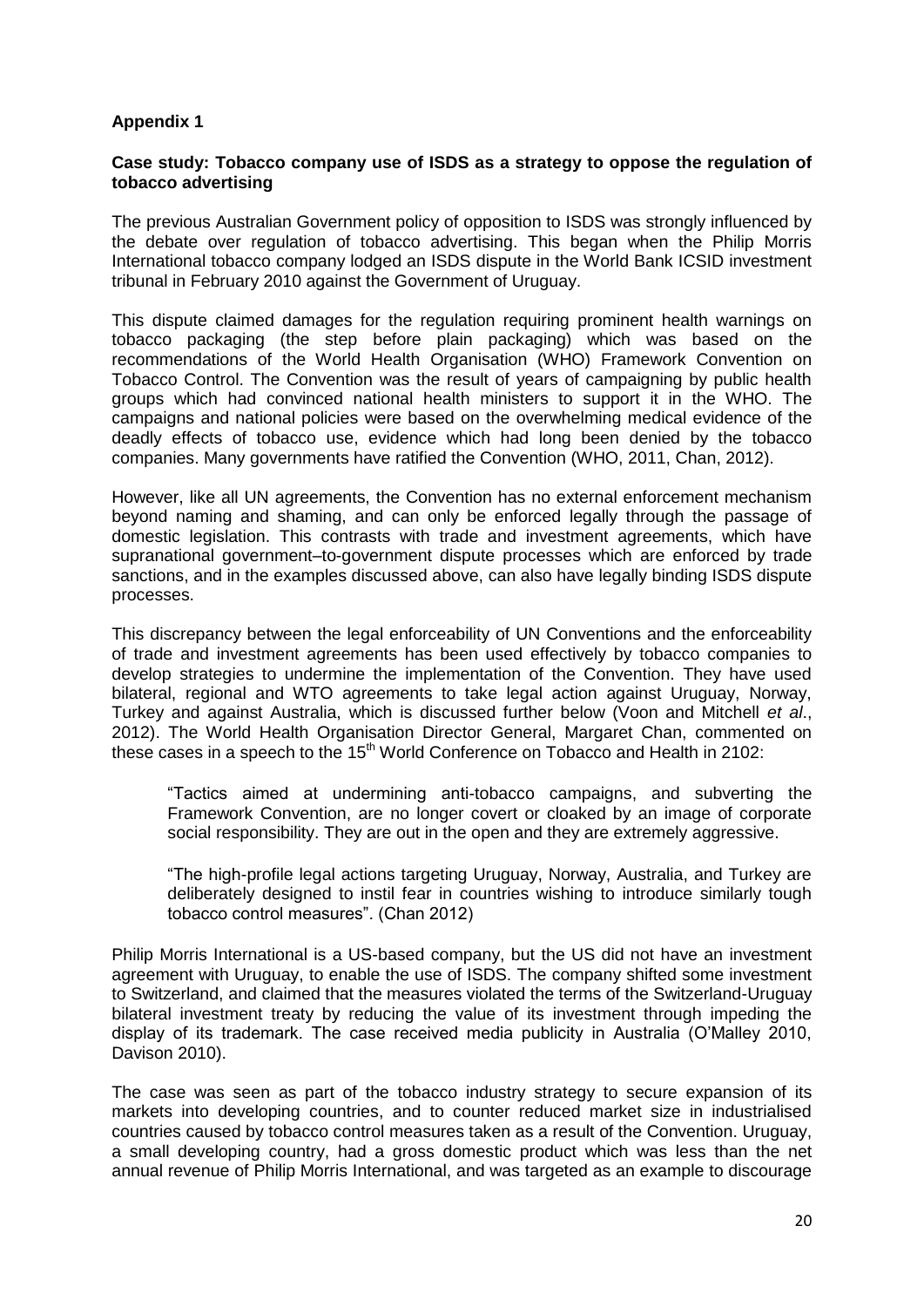other developing countries. The Uruguayan Government initially acknowledged that it lacked the resources to fight the case. It would have had to withdraw the legislation and settle the case if the charitable foundation of the departing Mayor of New York, Michael R. Bloomberg, had not assisted with funding legal costs (Tavernese, 2013).

Shortly after the Uruguay legal action, Philip Morris International made a submission to the US Trade Representative, advocating strongly for ISDS to be included in the TPPA (Philip Morris International 2010).

The ALP Government also responded to these actions specifically in its policy:

"The government has not and will not accept provisions that limit its capacity to put health warnings or plain packaging requirements on tobacco products". (Emerson 2011:20)

In April 2011, the government announced it would introduce legislation for the mandatory plain packaging of all tobacco products. The scheme prescribed that packaging must be a plain dark colour, must contain graphic health warnings and that no trademarks, except the business or company name, could appear on the packaging. As with Uruguay, the legislation implemented Australia's international obligations as a party to the World Health Organisation Framework Convention on Tobacco Control (WHO 2011).

The legislation was also based on Australian research that showed that tobacco control measures, including restrictions on advertising, developed in Australia over the last 30 years, had been successful in reducing numbers of smokers to 18% of the population. However, tobacco smoking continued to kill more than 15,000 Australians per year, at a social cost of \$31.5 billion per year. Research showed that most new smokers were young people, many under the age of 18. Research showed that brands and logos displayed on packaging were associated with glamorous images which attracted young people to become smokers (Parliament of the Commonwealth of Australia 2011).

The legislation was strongly supported by public health groups, all medical professional groups and consumer health organisations. As the first such legislation of its kind, it was also seen as setting a precedent that other governments could follow (Australian Health Care and Hospitals Association 2011, Cancer Council 2011a).

The tobacco industry, aware of the international impacts of such a precedent, immediately commenced a \$20 million public campaign against the legislation, which included paid television advertisements and a public relations campaign with carefully placed opinion pieces in the media. The main argument used was the threat of legal action for damages for loss of intellectual property rights in brand names and trademarks on packaging, which would cost taxpayers millions if not billions of dollars. The industry threatened a constitutional case in Australian courts, an intellectual property dispute in the WTO, and the use of ISDS through other trade agreements (ABC Radio National 2011, Institute of Public Affairs 2011).

Despite the tobacco industry campaign, public opinion polls showed majority support (59%) for the legislation (Cancer Council 2011a). After some hesitation, the Liberal-National Opposition parties, influenced by public opinion, announced that they would support the legislation in principle (Thompson 2011). Encouraged by public support, the Government proceeded with the legislation, which was passed by the Australian Parliament in December 2011. The passage of the legislation received global news coverage, and several other governments announced they would consider similar legislation (ABC, 2011).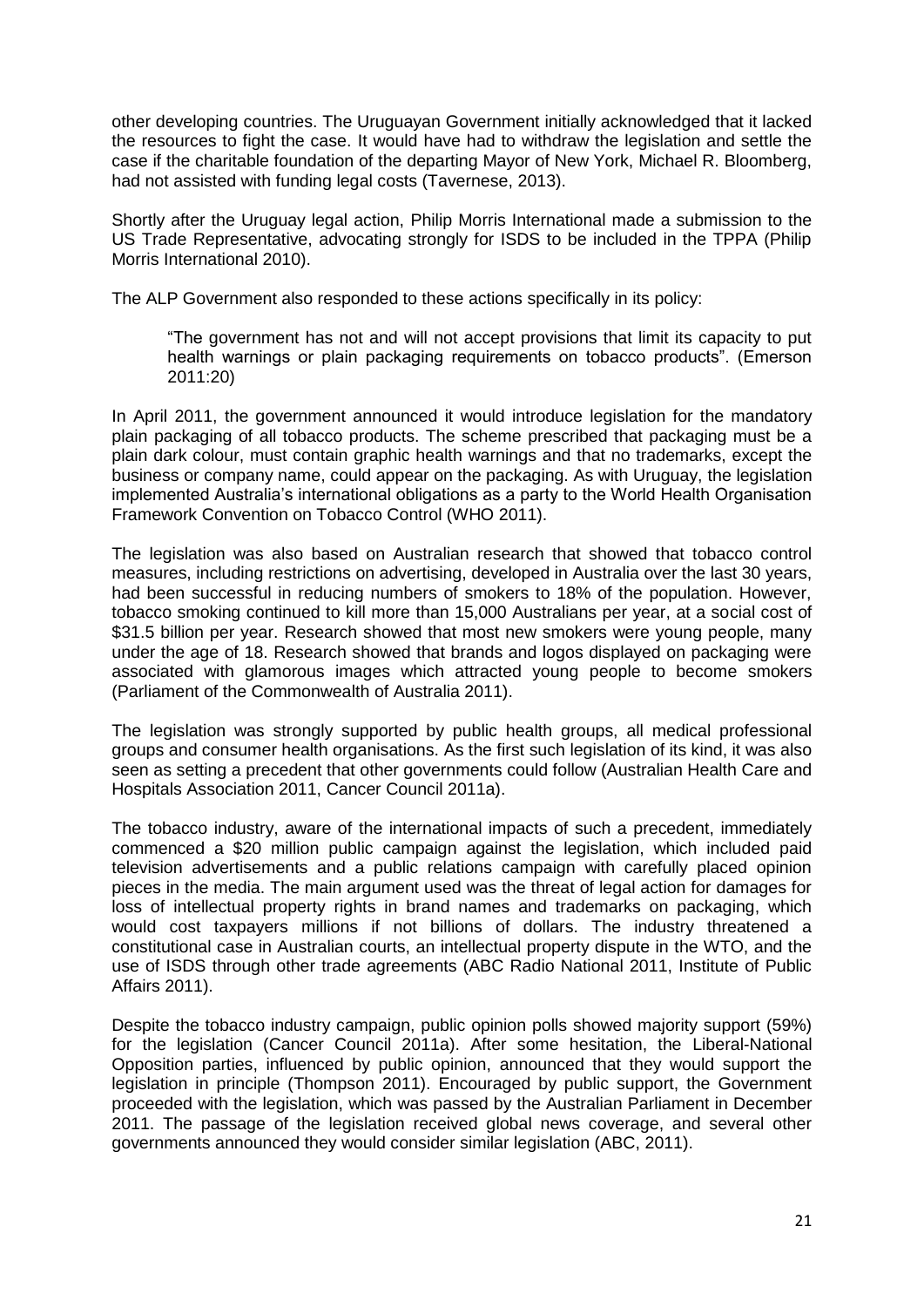The tobacco companies then implemented their strategy to mount national and international legal challenges to the legislation.

A group of tobacco companies led by British American Tobacco lodged a constitutional challenge in the Australian High Court, which is the highest court in the Australian legal system (High Court of Australia 2012).

Philip Morris International rearranged its assets to become a Hong Kong-based investor in Australia and lodged a dispute in a UNICITRAL tribunal, under the terms of a 1993 Hong Kong-Australia investment agreement (Voon and Mitchell 2011).

The WTO dispute system allows only government-to-government disputes. The Governments of the Ukraine and Honduras were joined by the Dominican Republic and others in lodging a dispute in the WTO that the Australian government's plain packaging legislation was a violation of the WTO Trade-Related Intellectual Property Rights Agreement, because it prevented tobacco companies from using their trade marks. The governments are receiving funding and advice for this dispute from tobacco companies, and Philip Morris International referred to its support for this dispute as part of its legal strategy (Philip Morris, 2012). This case is ongoing at the time of writing.

The tobacco companies' challenge to the legislation in the Australian High Court was argued on the grounds that the legislation violated section 51 (xxxi) of the Australian Constitution, which empowers the Parliament to make laws with respect to "the acquisition of property on just terms". The companies argued that the legislation was an acquisition of their intellectual property rights in trademarks without just compensation. The High Court announced its majority (6-1) decision on August 15, 2012, which found that the government's legislation did not violate the Constitutional provisions for the acquisition of property on just terms on various grounds, including that the legislation was a legitimate public health measure. The Court also awarded costs against the tobacco companies (High Court of Australia 2012).

On the day of the High Court decision, Philip Morris announced that it would proceed with the Hong Kong ISDS case, stating that the High Court decision had no bearing on the ISDS jurisdiction and the case was expected to take 2 to 3 years (Philip Morris Ltd 2012).

Philip Morris International described itself as a US-based company when it made a submission in 2010 to the US Trade Representative supporting an ISDS process in the TPPA. However, it claimed to be a Swiss-based company when it used an ISDS process to sue the Uruguayan Government for damages under Uruguay-Swiss investment agreement. Philip Morris also claimed to be a Hong Kong company, because Philip Morris Asia, incorporated in Hong Kong, invested in Australia by becoming the sole shareholder of Philip Morris Australia on February 23, 2011, almost a year after the Australian government announced its intention to legislate for plain packaging of tobacco products (Voon and Mitchell 2011:22).

It would therefore be difficult for the company to maintain that at the time of its investment in Australia, it had a legitimate expectation that plain packaging would not be introduced. On the contrary, it appears that the investment of Philip Morris Asia in Australia was part of a forum-shopping strategy to enable the company to take action against Australia under the Hong Kong-Australia bilateral investment treaty. The timing was clearly part of the tobacco industry attempt to delay the legislation and/or prevent its passage through the Parliament (Philip Morris, 2011, Kenny 2011).

There was a strong public reaction to the Philip Morris ISDS case from health and consumer organisations and academics who expressed outrage that the company was trying to override both domestic legislation and a High Court decision, actions many saw as a threat to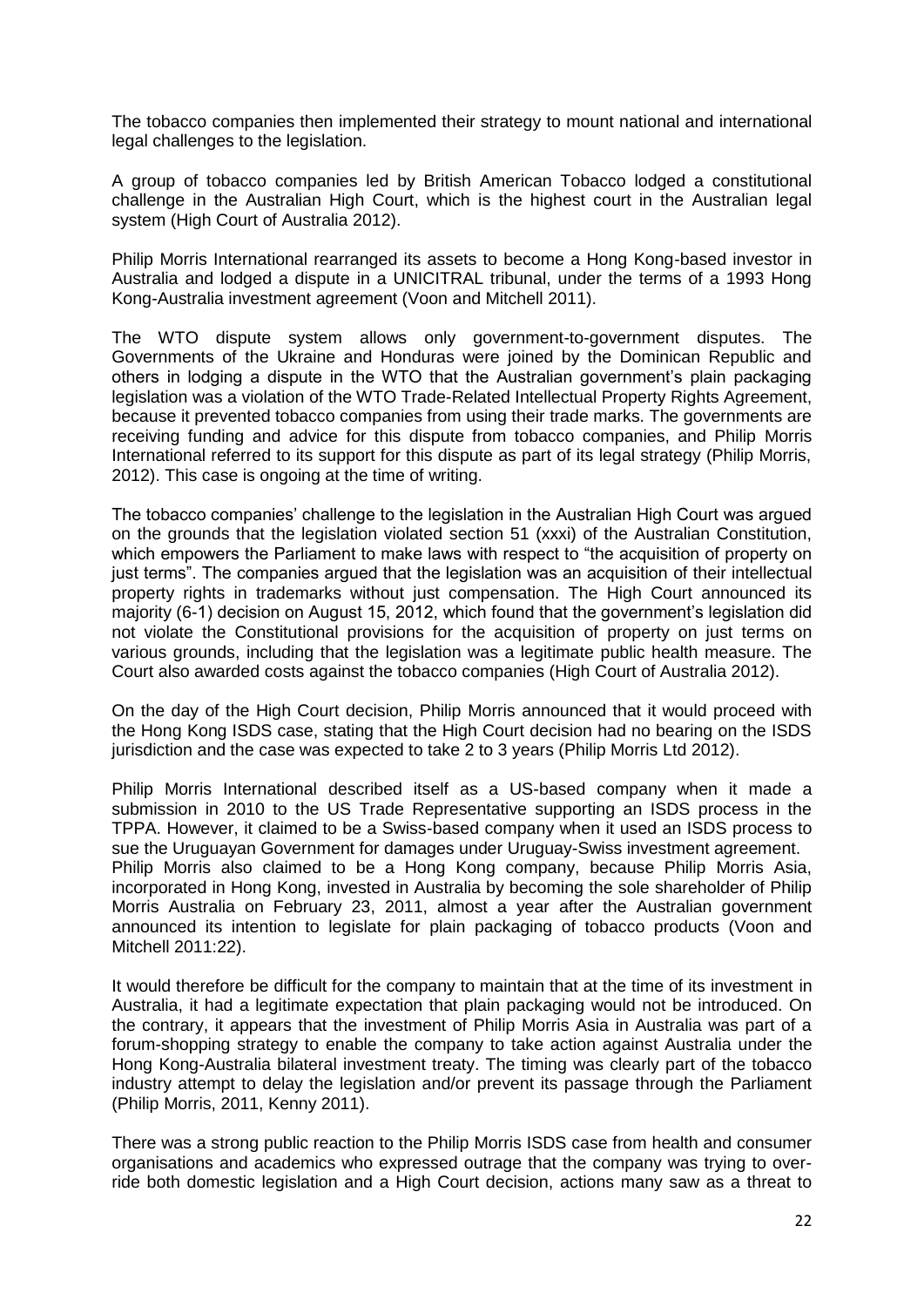democracy and sovereignty (Heart Foundation and ASH Australia 2011, Cancer Council 2011b, Faunce and Tienhaara 2011). One legal commentator, a supporter of ISDS, lamented the fact that the case could give ISDS a bad name (Nottage 2011).

At the time of writing, the Philip Morris Uruguay case and the Hong Kong case were both ongoing. The current Australian government is still defending the Hong Kong case. Because of the arbitrary nature of the ISDS legal process, the outcomes of the cases are unpredictable.

In summary, the tobacco companies, led by Philip Morris, have practiced a consistent strategy of using ISDS to undermine the implementation of the UN Convention on Tobacco Control and prevent the development of stronger legislative controls on tobacco advertising, especially plain packaging legislation.

In the Australian case, this strategy was counterproductive, as the tobacco companies' domestic public relations campaign failed in the face of public health community group responses. Public support for the legislation shored up Government and even Opposition support. Moreover, the persistence with the ISDS dispute in defiance of the High Court decision provoked widespread outrage and opposition to ISDS.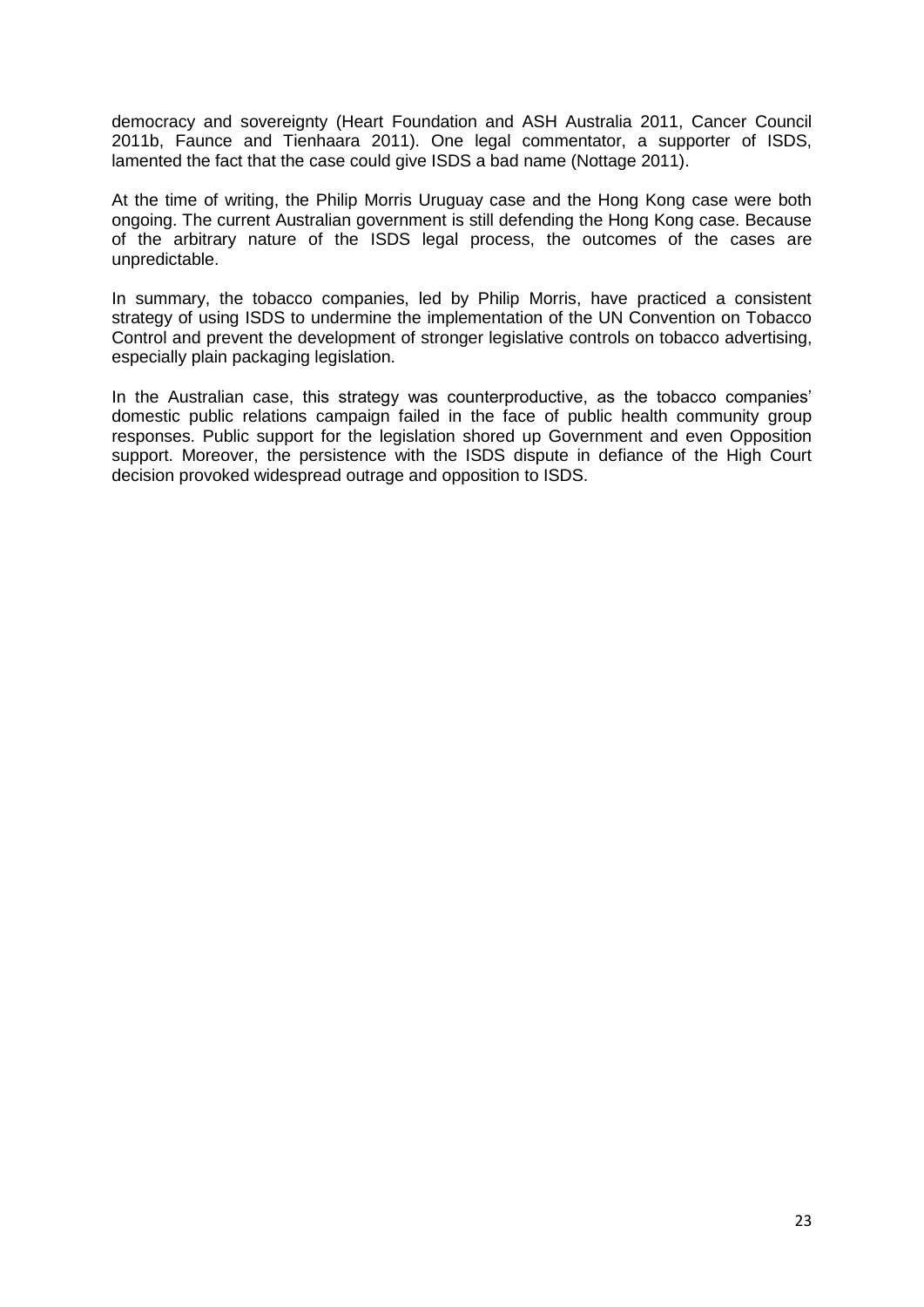#### **References**

- Appleton, S., (2007) "Latin American Arbitration: the story behind the headlines", International Bar Basociation, found at <http://www.ibanet.org/Article/Detail.aspx?ArticleUid=78296258-3> [accessed November 20, 2013].
- Australian Associated Press, (2011) "Might isn't Right, Labor tells Big Tobacco", *Herald Sun* June 27. Found at [http://www.heraldsun.com.au/news/breaking-news/might-isnt](http://www.heraldsun.com.au/news/breaking-news/might-isnt-right-labor-tells-big-tobacco/story-e6frf7jx-1226082990152)[right-labor-tells-big-tobacco/story-e6frf7jx-1226082990152](http://www.heraldsun.com.au/news/breaking-news/might-isnt-right-labor-tells-big-tobacco/story-e6frf7jx-1226082990152) [accessed June 27, 2011 2011 2011].
- Australian Broadcasting Corporation, (ABC) Radio National, (2003) 'Groups outline case against free trade deal', Transcript of *The World Today*, 24 November, available at: <http://www.abc.net.au/theworldtoday> [accessed December 8, 2004].
- Australian Broadcasting Corporation, 2012 "Tobacco Giants vow to fight packaging verdict," ABC website news, August 16, found at [http://www.abc.net.au/news/2012-08-](http://www.abc.net.au/news/2012-08-15/tobacco-companies-vow-to-fight-high-court-verdict/4201004) [15/tobacco-companies-vow-to-fight-high-court-verdict/4201004](http://www.abc.net.au/news/2012-08-15/tobacco-companies-vow-to-fight-high-court-verdict/4201004) [accessed August 16, 2012].
- ABC Radio National, (2011) "Tobacco firms threaten legal action over plain packets", Transcript of Radio National PM program, April 7, 2011, found at [www.abc.net.au/pm/content/2011/s3185307.htm](http://www.abc.net.au/pm/content/2011/s3185307.htm) [accessed April 8, 2011].
- Australian Health Care and Hospitals Association, (2011) "Tobacco packaging: the answer is plain", Media Release August 28. Found at [http://ahha.asn.au/news/tobacco](http://ahha.asn.au/news/tobacco-packaging-answer-plain)[packaging-answer-plain](http://ahha.asn.au/news/tobacco-packaging-answer-plain) [accessed August 28, 2011].

Australian Labor Party, (2011) *National Platform and Constitution*, 2011, ALP Canberra,

Bland, B., and Donnan,S., (2014) "Indonesia to terminate more than 60 bilateral investment treaties" *Financial Times*, March 27 found at

[http://www.ft.com/intl/cms/s/0/3755c1b2-b4e2-11e3-af92-](http://www.ft.com/intl/cms/s/0/3755c1b2-b4e2-11e3-af92-00144feabdc0.html#axzz2xrYOwsEb)

[00144feabdc0.html#axzz2xrYOwsEb](http://www.ft.com/intl/cms/s/0/3755c1b2-b4e2-11e3-af92-00144feabdc0.html#axzz2xrYOwsEb)

[accessed March 27, 2011]

- Biron, C., (2013) "Latin American countries put up front against corporate Lawsuits", Inter Press Service, October, found at [http://www.mintpressnews.com/latin-american](http://www.mintpressnews.com/latin-american-countries-put-front-corporate-lawsuits/170030/)[countries-put-front-corporate-lawsuits/170030/.](http://www.mintpressnews.com/latin-american-countries-put-front-corporate-lawsuits/170030/)
- Callick, R., (2012) "Reaction to Philip Morris move may cost a packet", *The Australian*, August 23, p.28.
- Cancer Council, (2011a) "Plain tobacco packaging a winner with Australians: new poll", 29 May, the contract of the contract of the found  $\qquad \qquad$  at [http://www.cancer.org.au/Newsmedia/mediareleases/mediareleases2011/29May201](http://www.cancer.org.au/Newsmedia/mediareleases/mediareleases2011/29May2011.htm) [1.htm](http://www.cancer.org.au/Newsmedia/mediareleases/mediareleases2011/29May2011.htm) [accessed May 29, 2011].
- Cancer Council, (2011b) "260 Health Professors Call for Tobacco Plain Packs," August 28, found at <http://ahha.asn.au/news/260-health-professors-call-tobacco-plain-packs> [accessed August 28, 2011].
- Capling, A., (2004) *All the Way with the USA: Australia, the US and Free Trade*, UNSW Press, Sydney.
- Capling A. and Nossal, K., (2006) "Blowback: investor-state dispute mechanisms in international trade agreements," *Governance* Vol. 19.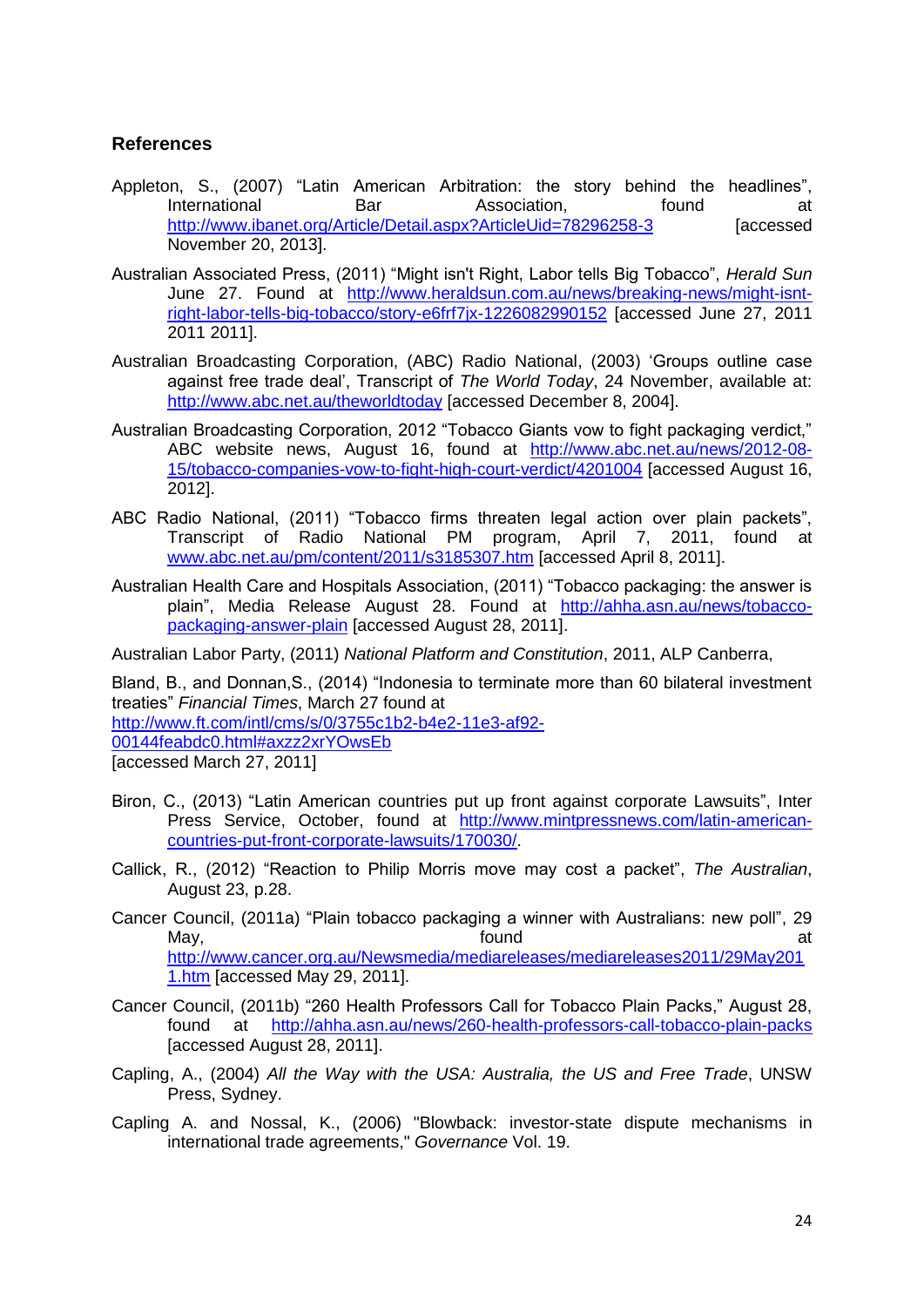Carim, X., (2013) Update on the Review of Bilateral Investment Treaties in South Africa, Department of Trade and Industry, South Africa, February 15, at [http://www.safpi.org/sites/default/files/publications/dti\\_review\\_of\\_bits\\_ppc\\_20130215.](http://www.safpi.org/sites/default/files/publications/dti_review_of_bits_ppc_20130215.pdf) [pdf](http://www.safpi.org/sites/default/files/publications/dti_review_of_bits_ppc_20130215.pdf) [accessed November 16, 2013].

Cato Institute (2014) *A Compromise to Advance the Trade Agenda: Purge Negotiations of Investor-State Dispute Settlement* found at

[http://www.cato.org/publications/free-trade-bulletin/compromise-advance-trade](http://www.cato.org/publications/free-trade-bulletin/compromise-advance-trade-agenda-purge-negotiations-investor-state)[agenda-purge-negotiations-investor-state](http://www.cato.org/publications/free-trade-bulletin/compromise-advance-trade-agenda-purge-negotiations-investor-state) [accessed April 9, 2014]

Centre for International Economics (CIE) (2014) "Australia-Korea Free Trade Agreement Implications for Australia, CIE, prepared for the Department Foreign Affairs and Trade", February 27,

- Chan, M., (2012) "The Changed face of the tobacco industry: galvanizing global action towards a tobacco-free world", Keynote address at the 15th World Conference on Tobacco or Health Singapore 20 March, found at [http://www.who.int/dg/speeches/2012/tobacco\\_20120320/en/](http://www.who.int/dg/speeches/2012/tobacco_20120320/en/) [accessed November 23, 2013].
- Cook, I., (2005) *Australians Speak 2005: Public Opinion and Foreign Policy*, The Lowy Institute, Sydney.
- Condon, J., (2013) "Expectation grows over Abbott Govt's pledge to deliver on trade access", Beef Central, October 16, <http://www.beefcentral.com/news/article/3808> [accessed November 23, 2013].

Cormann, M, " letter to the President of the Senate, March 3, 2014' , attached to the CIE report , Centre for International Economics (CIE) (2014) "Australia-Korea Free Trade Agreement Implications for Australia, CIE, prepared for the Department Foreign Affairs and Trade", February 27.

Davison, M., (2010) "Big tobacco's huff and puff is just hot air", *The Age*, 4 May, p.11.

- Department of Foreign Affairs and Trade, (2012) *Text of the Malaysia-Australia Free Trade Agreement,* May 22, found at <http://dfat.gov.au/fta/mafta/> [accessed November 1, 2012].
- Department of Foreign Affairs and Trade (2013a) *Fact Sheet on the Korea Australia Free Trade Agreement*, December, found at [http://dfat.gov.au/fta/akfta/fact-sheet-key](http://dfat.gov.au/fta/akfta/fact-sheet-key-outcomes.html)[outcomes.html](http://dfat.gov.au/fta/akfta/fact-sheet-key-outcomes.html) [accessed December 10, 2103].

Department of Foreign Affairs and Trade (2014a) *Text of the Korea Australia Free Trade Agreement*, February found at<http://www.dfat.gov.au/fta/kafta/>

[accessed March 27, 2014]

Department of Foreign Affairs and Trade (2014b) National Interest Analysis, April 8, found at

<http://www.aph.gov.au/~/media/Committees/Joint/Treaties/13May2014/Korea-NIA.pdf>

[accessed June 2, 2014]

Donnan, S., and Wagstyl, S., (2014) "Transatlantic trade talks hit German snag*" Financial Times*, March 14 found at

<http://www.ft.com/cms/s/0/cc5c4860-ab9d-11e3-90af-00144feab7de.html#axzz2xCOjUOBt>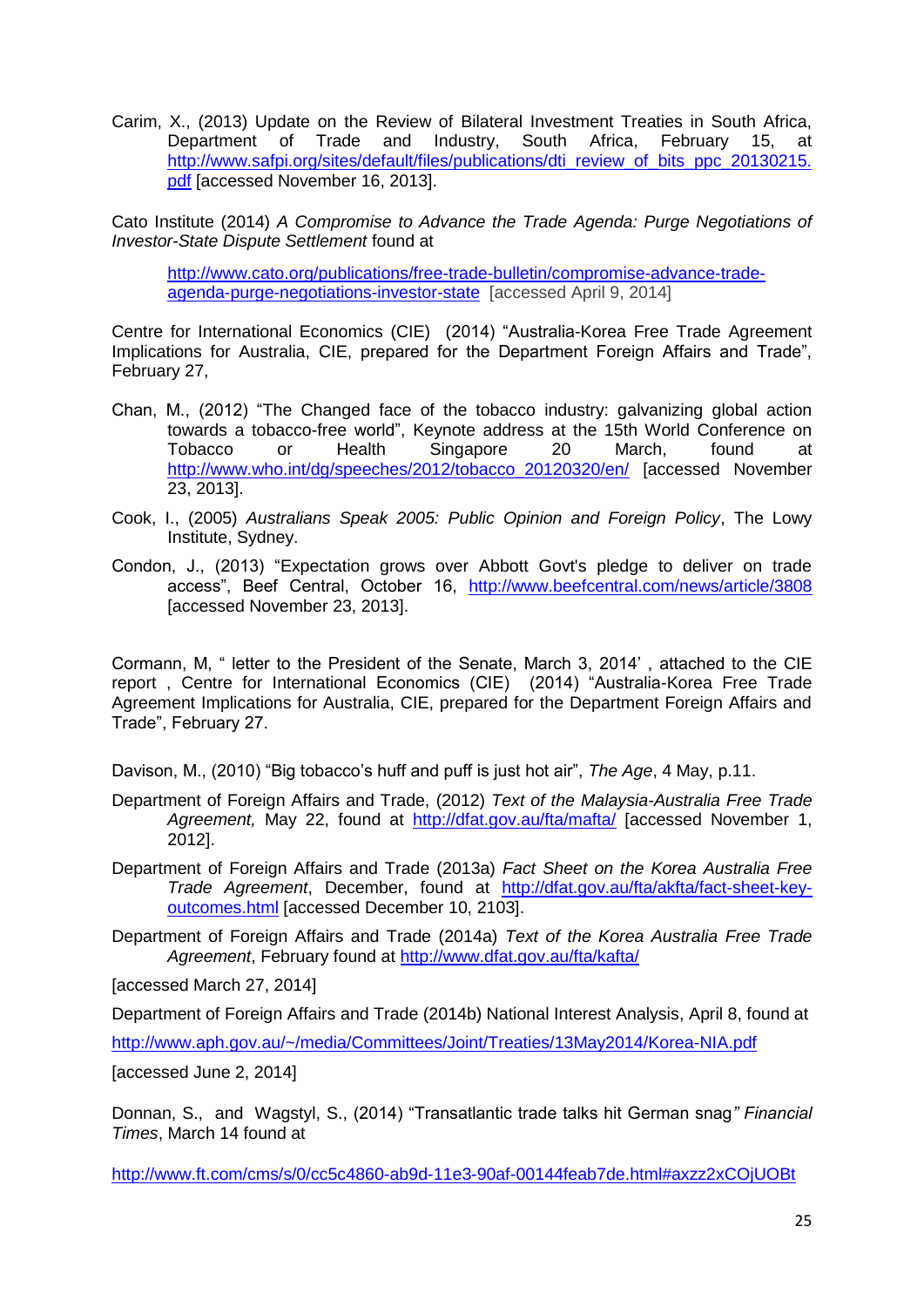[accessed March 27, 2014]

- Eberhardt, P., and Olivet, C., (2102) *Profiting from Injustice: how law firms, arbitrators and financiers are fuelling an investment arbitration boom*, Corporate Europe Observatory, Brussels.
- Emerson, C., (2011) *Gillard Government trade policy statement: Trading our way to more jobs and prosperity,* Department of Foreign Affairs and Trade Canberra, 12 April.

European Parliamentary Research Service, (2014) "Investor-State Dispute Settlement (ISDS): state of play and prospects for reform," European Parliamentary Research Briefing, Brussels, January found at

[www.europarl.europa.eu/.../LDM\\_BRI\(2014\)130710\\_REV2\\_EN.pdf](http://www.europarl.europa.eu/.../LDM_BRI(2014)130710_REV2_EN.pdf) [accessed March 27, 2014]

Faunce, T., and Tienhaara, K., "Gillard must repel big tobacco's latest attack", *Canberra Times*, June 28, found at

[http://www.canberratimes.com.au/news/opinion/editorial/general/gillard-must-repel-big](http://www.canberratimes.com.au/news/opinion/editorial/general/gillard-must-repel-big-tobaccos-latest-attack/2209168.aspx)[tobaccos-latest-attack/2209168.aspx](http://www.canberratimes.com.au/news/opinion/editorial/general/gillard-must-repel-big-tobaccos-latest-attack/2209168.aspx) [accessed June 28, 2011]

- Filho, J., (2007) "The Brazilian Experience with Bilateral Investment Agreements: A Note", UNCTAD Expert Meeting On Development Implications of International Investment Rule Making, June 28-29, found at [http://unctad.org/sections/wcmu/docs/c2em21p15\\_en.pdf](http://unctad.org/sections/wcmu/docs/c2em21p15_en.pdf) [accessed November 10, 2103].
- Gallagher, K., (2010) *Policy space to prevent and mitigate Financial Crises in Trade and Investment Agreements*, INCTAD G24 Discussion Paper Series, No. 58, May.

Gaukrodger, D., and Gordon, C., (2012), "Investor-state dispute settlement: a scoping paper for the investment policy community", *OECD Working Papers on International Investment*, no. 2012/3, OECD Investment Division, Paris, December found at [www.oecd.org/daf/inv/](http://www.oecd.org/daf/inv/investment-policy/WP-2012_3.pdf)**investment**-**policy**/WP-2012\_3.pdf

[accessed March 27, 2014]

- Goodman J. and Ranald P., (1999) *Stopping the Juggernaut The Public Interest versus the Multilateral Agreement on Investment*, Pluto Press, Sydney.
- Heart Foundation and ASH Australia, (2011) "Committee backs plain packs bill: now let's get on with it, say health leaders", August 22, found at <http://www.ashaust.org.au/mediareleases/110822.htm> [accessed August 30, 2011].
- Hawker Britton, (2004) "US Free Trade Agreement disappoints Australia", Media Release, February 19, Hawker Britton, Sydney, available [http://www.hawkerbritton.com.au](http://www.hawkerbritton.com.au/) [accessed March 11, 2004].
- Henry, D., (2003) "Free trade clause would be a dangerous weakening of the law", *Sydney Morning Herald*, 23 October, p. 15.
- High Court of Australia, (2012) *JT International SA versus Commonwealth of Australia, British American Tobacco Australasia Ltd and others versus Commonwealth of Australia*, decision August 15, [2012] HCA 30, at [http://www.hcourt.gov.au/assets/publications/judgment-summaries/2012/hca30-2012-](http://www.hcourt.gov.au/assets/publications/judgment-summaries/2012/hca30-2012-08-15.pdf) [08-15.pdf](http://www.hcourt.gov.au/assets/publications/judgment-summaries/2012/hca30-2012-08-15.pdf) [accessed August 15, 2012]. Further documents at [http://www.hcourt.gov.au/cases/case-s389/2011.](http://www.hcourt.gov.au/cases/case-s389/2011)

International Centre for Trade and Sustainable Development, (2010) *Bridges Weekly*, 10 March,<http://ictsd.org/i/news/bridgesweekly/71988/> [accessed 22 March 2010].

Institute of Public Affairs, (2011) "Plain packaging may require up to \$3.4 billion taxpayer gift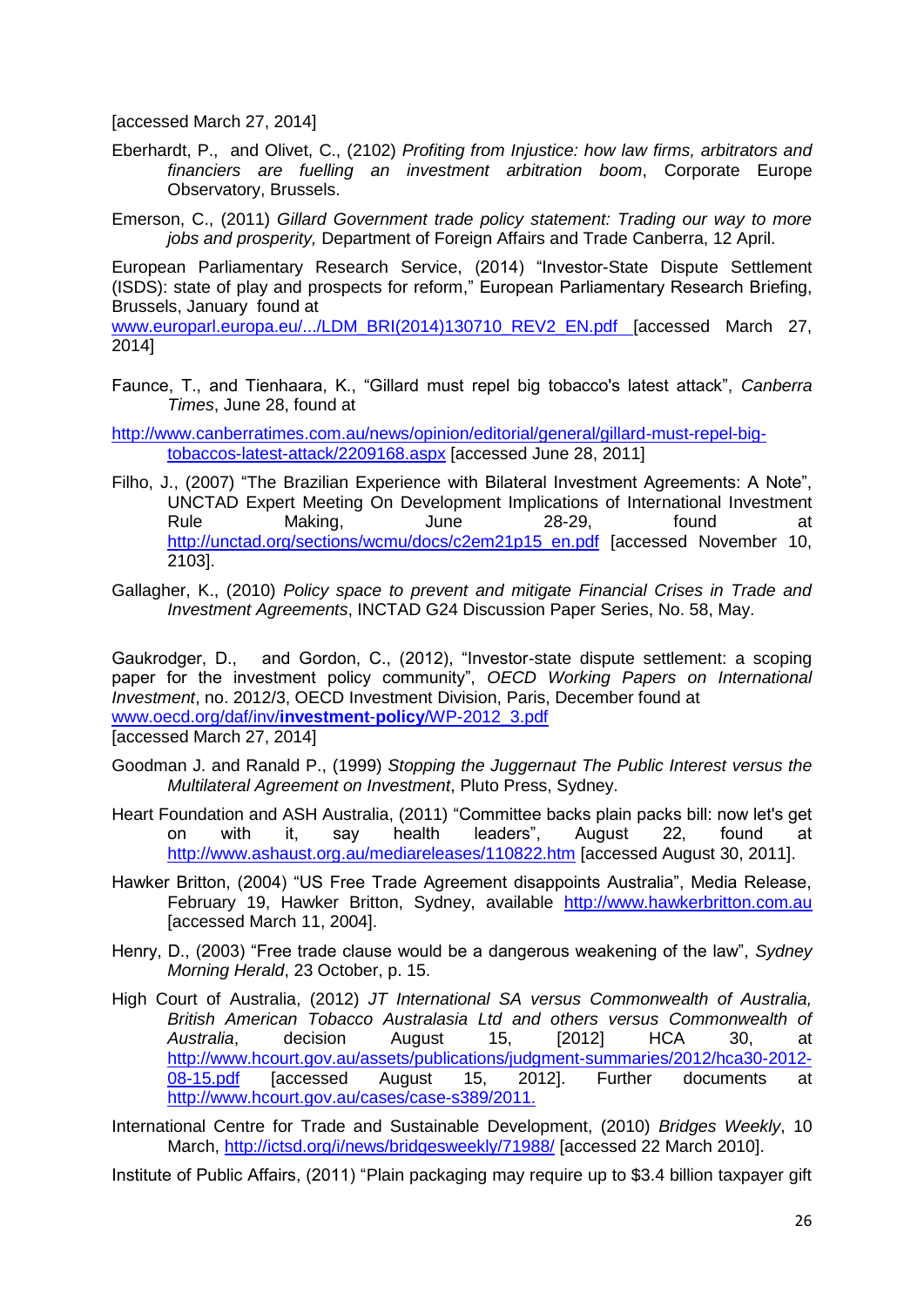annually to big tobacco and film companies", March, found at [http://ipa.org.au/publications/1797/plain-packaging-may-require-up-to-3.4-billion](http://ipa.org.au/publications/1797/plain-packaging-may-require-up-to-3.4-billion-taxpayer-gift-annually-to-big-tobacco-and-film-companies/pg/7)[taxpayer-gift-annually-to-big-tobacco-and-film-companies/pg/7](http://ipa.org.au/publications/1797/plain-packaging-may-require-up-to-3.4-billion-taxpayer-gift-annually-to-big-tobacco-and-film-companies/pg/7) [accessed August 26, 2011].

Korea-Australia free Trade Agreement (2014) *Text*, April, found at

<http://www.dfat.gov.au/fta/kafta/>

[accessed April 10, 2014]

Kehoe, J., (2013) "Robb pushes for farmers in TPP ", *Australian Financial Review*, 16 December.

Kenny, C., (2011) "Big tobacco ignites legal war," *The Australian*, June 26.

- Latham, M., (2004) "Joint statement by Federal Labor leader Mark Latham and Deputy Leader of the Opposition in the Senate and Shadow Minister for Trade Steven Conroy", Media Release, 4 August, Canberra.
- Mehdudia, S., (2013) "BIPA talks put on hold" *The Hindu*, January 21, found at [http://donttradeourlivesaway.wordpress.com/2013/01/breaking-news-indian](http://donttradeourlivesaway.wordpress.com/2013/01/breaking-news-indian-government-puts-negotiations-on-all-bilateral-investment-treaties-bits-on-hold/)[government-puts-negotiations-on-all-bilateral-investment-treaties-bits-on-hold/](http://donttradeourlivesaway.wordpress.com/2013/01/breaking-news-indian-government-puts-negotiations-on-all-bilateral-investment-treaties-bits-on-hold/) [accessed November 19, 2013].
- North American Free Trade Agreement, (NAFTA) (1994) *Text of the North American Free Trade Agreement, Washington,* found at http://infoserve2.ita.doc.gov/tccinternettre2mac.nsf [accessed August 15, 2012].
- Nottage, L., (2011) ["Investor-State Arbitration Policy and Practice after Philip Morris v](http://blogs.usyd.edu.au/japaneselaw/2011/06/isa_claim.html)  [Australia"](http://blogs.usyd.edu.au/japaneselaw/2011/06/isa_claim.html) June 30, found at

[http://blogs.usyd.edu.au/japaneselaw/2011/06/isa\\_claim.html](http://blogs.usyd.edu.au/japaneselaw/2011/06/isa_claim.html) [accessed June 30, 2011].

OECD (1962*) Draft Convention on the Protection of Foreign Property*, OECD, Paris.

- O'Malley, N., (2010) "Hard sell in a dark market", *Sydney Morning Herald*, 24 April, Features, p. 1.
- Parliament of the Commonwealth of Australia, (2011) House of Representatives, *Tobacco plain packaging Bill 2011*: Explanatory Memorandum, 6 July.
- Philip Morris Ltd., (2011) "News release: Philip Morris Asia initiates legal action against the Australian Government over plain packaging", June 27.
- Philip Morris Ltd., (2012) "Media Release: Philip Morris Limited Comments on Australian High Court Decision on Plain Packaging for Tobacco Products", 15 August found at [http://www.scoop.co.nz/stories/PO1208/S00225/philip-morris-on-australian-plain](http://www.scoop.co.nz/stories/PO1208/S00225/philip-morris-on-australian-plain-packaging-for-tobacco.htm)[packaging-for-tobacco.htm](http://www.scoop.co.nz/stories/PO1208/S00225/philip-morris-on-australian-plain-packaging-for-tobacco.htm) [accessed Sept 1, 2012].
- Productivity Commission, (2010) *Bilateral and Regional Trade Agreements Final Report*, Productivity Commission, Canberra, December.
- Public Citizen, (2010) *CAFTA Investor Rights Undermining Democracy and the Environment: Pacific Rim Mining Case,* Washington found at

[http://www.citizen.org/documents/Pacific\\_Rim\\_Backgrounder1.pdf](http://www.citizen.org/documents/Pacific_Rim_Backgrounder1.pdf) [accessed November 1, 2013]

Public Citizen, (2012a) *Rebutting Misleading Claims Made by Industry with Respect to RDC v. Guatemala and CAFTA Annex 10 b's definition of Customary International Law and Minimum standard of Treatment ,* Washington, found at <http://www.citizen.org/documents/rdc-v-guatemala-rebuttal.pdf>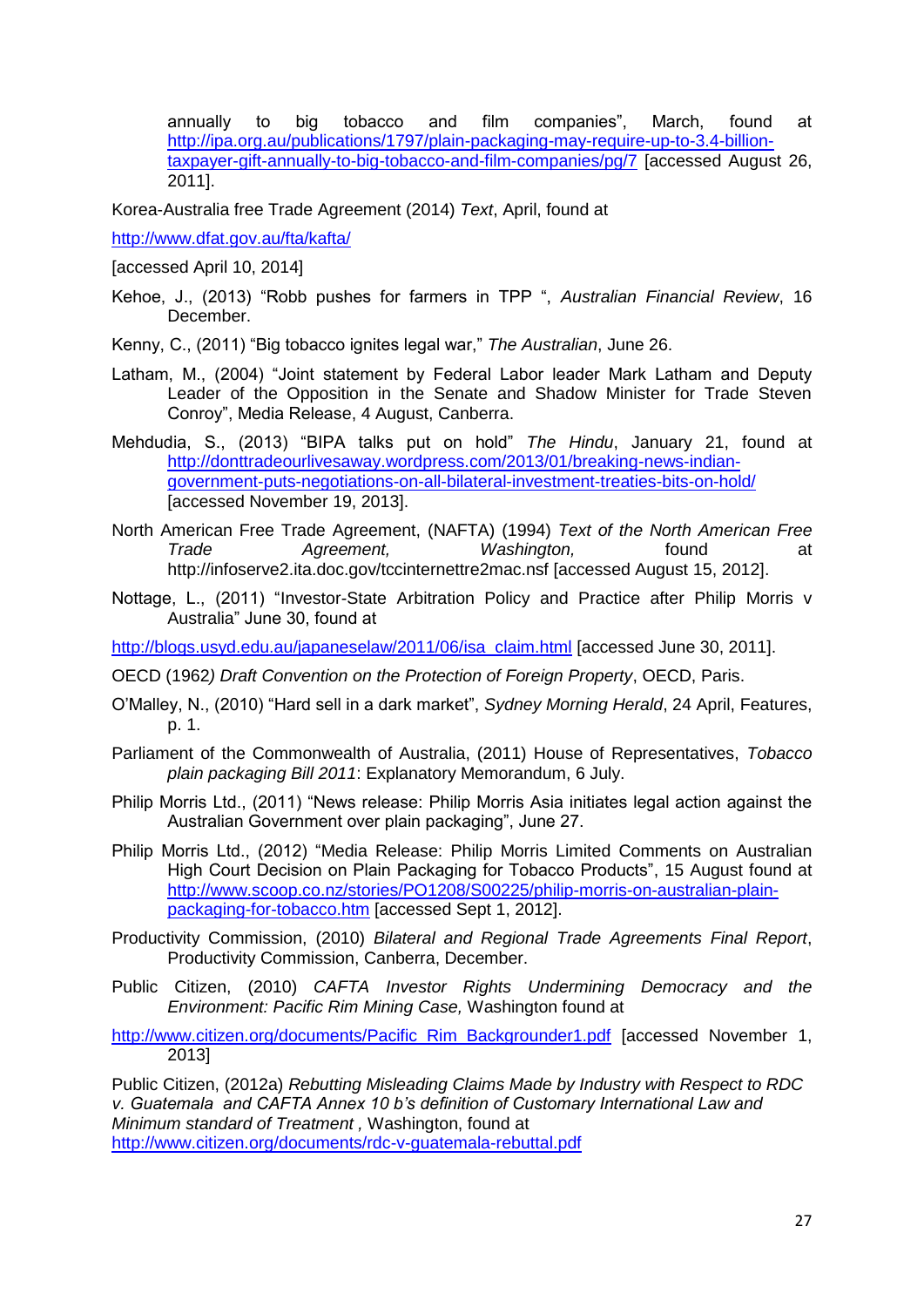Public Citizen, (2012b) *Only One of 40 Attempts to Use the GATT Article XX/GATS Article XIV "General Exception" Has Ever Succeeded*, Washington, found at <https://www.citizen.org/documents/general-exception.pdf>

Public Citizen, (2014) *Table of Foreign Investor-State Cases and Claims under NAFTA*, August, Washington, found at [http://www.citizen.org/documents/investor-state](http://www.citizen.org/documents/investor-state-chart.pdf)[chart.pdf](http://www.citizen.org/documents/investor-state-chart.pdf) [accessed February 24, 2014].

Radio Australia*,* (2012) "Dominican Republic joins plain packaging fight", 18 July 2012, found at [http://www.radioaustralia.net.au/international/2012-07-18/dominican-republic-joins](http://www.radioaustralia.net.au/international/2012-07-18/dominican-republic-joins-plain-packaging-fight/982510)[plain-packaging-fight/982510](http://www.radioaustralia.net.au/international/2012-07-18/dominican-republic-joins-plain-packaging-fight/982510) [accessed September 1, 2012].

- Ranald, P., (2010) "The politics of the TPPA in Australia", in J. Kelsey (ed.) *No Ordinary Deal: Unmasking the Trans-Pacific Partnership Agreement,* Allen and Unwin, Sydney, pp. 40-61.
- Ranald, P., (2011) "The Trans-Pacific Partnership Agreement, contradictions in Australia and the Asia Pacific Region", *Economic and Labour Relations Review*, Volume 22 Issue 1, May.
- Regulation Impact Statement (2014)
- Rowbotham, J., "Fresh assault on anti-smoking laws," *Sydney Morning Herald*, January 17, 2011, p.3.
- Saulwick, J., (2010) "Nations ponder terms for Pacific free trade", *Sydney Morning Herald*, 16 March, p.6.
- Schneiderman, D., (2008) *Constitutionalizing Economic Globalisation: investment rules and democracy's promise,* Cambridge University Press, Cambridge.
- Schneiderman, D., (2013) *Resisting Economic Globalization: Critical Theory and International Investment Law,* Palgrave Macmillan Socio-Legal Studies.
- Tavernese, S., (2013) "Tobacco Firms' Strategy Limits Poorer Nations' Smoking Laws," *New York Times*, December 13, found at [http://www.nytimes.com/2013/12/13/health/tobacco-industry-tactics-limit-poorer](http://www.nytimes.com/2013/12/13/health/tobacco-industry-tactics-limit-poorer-nations-smoking-laws.html?_r=0)nations-smoking-laws.html? r=0 [accessed December 16, 2013].
- Tienhaara, K., (2009) *The Expropriation of Environmental Governance: Protecting Foreign Investors at the Expense of Public Policy*, Cambridge University Press, Cambridge.
- Tienhaara, K., (2010) "Investor-state dispute settlement in the Trans-Pacific Partnership Agreement", Submission to the Department of Foreign Affairs and Trade, May 19.
- Thompson, J., (2011) "Coalition to back plain cigarette packaging", May 31, found at <http://www.abc.net.au/news/stories/2011/05/31/3231782.htm> [accessed May 31, 2011].
- Trans-Pacific Partnership Agreement (2012) *Leaked Investment Chapter*, found at: [http://tinyurl.com/tppinvestment](http://www.citizenstrade.org/ctc/wp-content/uploads/2012/06/tppinvestment.pdf) [accessed June 30, 2012].
- UNI Global Union, (2011) "UNI files OECD complaint over Standard Chartered performance pay plan" July 28, found at

[http://www.uniglobalunion.org/news/uni-files-oecd-complaint-over-standard-chartered](http://www.uniglobalunion.org/news/uni-files-oecd-complaint-over-standard-chartered-performance-pay-plan)[performance-pay-plan](http://www.uniglobalunion.org/news/uni-files-oecd-complaint-over-standard-chartered-performance-pay-plan)

UNCITRAL (2014) "UNCITRAL Rules on Transparency" found at

[http://www.uncitral.org/pdf/english/texts/arbitration/rules-on-transparency/Rules-on-](http://www.uncitral.org/pdf/english/texts/arbitration/rules-on-transparency/Rules-on-Transparency-E.pdf)[Transparency-E.pdf](http://www.uncitral.org/pdf/english/texts/arbitration/rules-on-transparency/Rules-on-Transparency-E.pdf)